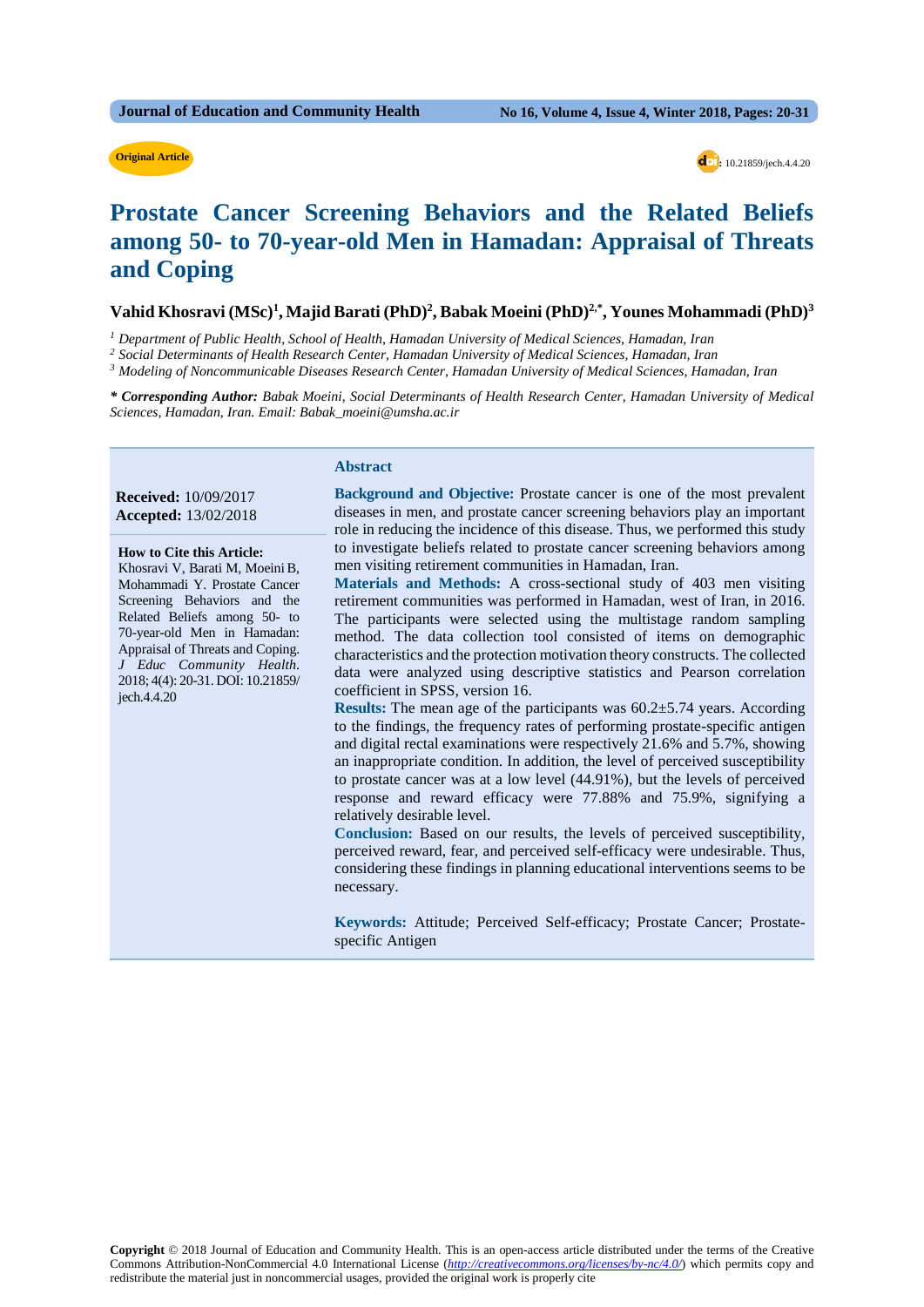**مقاله پژوهشی**

**مجله آموزش و سلامت جامعه دوره ،4 شماره ،4 زمستان ،1396 صفحات 20 تا 31** 

**d**: 10.21859/jech.4.4.20

# **رفتارهاي غربالگري سرطان پروستات و باورهاي مرتبط با آن در بین مردان 50 تا 70 ساله شهر همدان: ارزیابی تهدید و مقابله**

**،1 مجید براتی،2 بابک معینی،2\*، یونس محمدي3 وحید خسروي**

کارشناس ارشد، گروه بهداشت عمومی، دانشکده بهداشت، دانشگاه علوم پزشکی همدان، همدان، ایران <sup>1</sup> <sup>۲</sup> دکترای تخصصی، مرکز تحقیقات عوامل اجتماعی مؤثر بر سلامت، دانشگاه علوم پزشکی همدان، همدان، ایران دکتراي تخصصی، مرکز تحقیقات مدلسازي بیماريهاي غیرواگیر، دانشگاه علوم پزشکی همدان، همدان، ایران <sup>3</sup>

**نویسنده مسئول:** بابک معینی، مرکز تحقیقات عوامل اجتماعی مؤثر بر سلامت، دانشگاه علوم پزشکی همدان، همدان، ایران. **\*** Babak\_moeini@umsha.ac.ir :ایمیل

| چکیده<br>سابقه و هدف: سرطان پروستات یکی از بیماریهای شایع در مردان میباشد و انجام رفتار غربالگری نقش<br>مهمی را در کاهش موارد سرطان پروستات ایفا میکند. در این راستا، پژوهش حاضر با هدف تحلیل باورهای<br>مرتبط با رفتارهای غربالگری سرطان پروستات در بین مردان مراجعه کننده به مراکز بازنشستگی شهر همدان<br>انجام شد.<br>مواد و روشها: این مطالعه مقطعی در سال ۱۳۹۵ در ارتباط با ۴۰۳ نفر از مردان مراجعه کننده به کانونهای<br>بازنشستگی شهر همدان که با روش نمونهگیری تصادفی طبقهای انتخاب شده بودند، انجام شد. ابزار گردآوری<br>اطلاعات شامل پرسشنامهای مشتمل بر متغیرهای جمعیتشناختی و سازههای تئوری انگیزش محافظت<br>(Protection Motivation Theory) بود. اطلاعات در نرمافزار آماری SPSS 16 و با بهرهگیری از آمارههای<br>توصیفی و آزمون همبستگی Pearson تحلیل گردیدند.<br>یافتهها: میانگین سن مردان شرکتکننده در این مطالعه ۶۰/۲±۵/۷۴ سال بود. مطابق با یافتهها میزان<br>انجام آزمایش اختصاصی پروستات (PSA: Prostate Specific Antigen) و معاینه انگشتی رکتوم<br>(DRE: Digital Rectal Exam) بهترتیب معادل ۲۱/۶ و ۵/۷ درصد گزارش شد که در سطح نامطلوبی قرار<br>داشتند. علاوهبراین، نتایج نشان داد که وضعیت حساسیت درکشده نسبت به سرطان پروستات با ۴۴/۹۱<br>درصد در سطح نامطلوبی قرار داد؛ اما وضعیت کارایی پاسخ و پاداش درکشده با ۷۷/۰۸ و ۷۵/۹ درصد در<br>حد نسبتاً مطلوبی میباشد.<br>نتیجهگیری: براساس یافتههای پژوهش مشخص گردید که حساسیت درکشده، پاداش درکشده، ترس و<br>خودکار آمدی در کشده نامطلوب بودهاند. در این ارتباط، توجه به این یافتهها در برنامهریزی مداخلات آموزشی<br>ضروری به نظر میرسد. | تاریخ دریافت مقاله: ۱۳۹۶/۰۶/۱۹<br>تاريخ پذيرش مقاله: ١٣٩۶/١١/٢٤<br>تمامی حقوق نشر برای دانشگاه علوم<br>پزشکی همدان محفوظ است. |
|--------------------------------------------------------------------------------------------------------------------------------------------------------------------------------------------------------------------------------------------------------------------------------------------------------------------------------------------------------------------------------------------------------------------------------------------------------------------------------------------------------------------------------------------------------------------------------------------------------------------------------------------------------------------------------------------------------------------------------------------------------------------------------------------------------------------------------------------------------------------------------------------------------------------------------------------------------------------------------------------------------------------------------------------------------------------------------------------------------------------------------------------------------------------------------------------------------------------------------------------------------------------------------------------------------------------------------------------------------------------------------------------------------------------------------------------------------------------------------------------------------|-------------------------------------------------------------------------------------------------------------------------------|
|                                                                                                                                                                                                                                                                                                                                                                                                                                                                                                                                                                                                                                                                                                                                                                                                                                                                                                                                                                                                                                                                                                                                                                                                                                                                                                                                                                                                                                                                                                        |                                                                                                                               |

**واژگان کلیدي:** آنتیژن اختصاصی پروستات؛ خودکارآمدي دركشده؛ سرطان پروستات؛ نگرش

#### **مقدمه**

سرطان پروستات یکی از مهمترین و شایعترین مشکلات پزشکی است که جمعیت مردان با آن مواجه میباشد [\[](#page-10-0)[1](#page-10-0)]. بنا بر اعلام سازمان جهانی بهداشت در سال 2012 میزان بروز موارد جدید سرطان پروستات معادل 14/1 میلیون مورد بوده و 8/2 میلیون مرگ ناشی از سرطان پروستات رخ داده است. سرطان پروستات چهارمین سرطان شایع جهان و دومین سرطان تشخیص داده شده میباشد

که با حدود 6/6 درصد از کل مرگ و میر مردان در سال ،2012 پنجمین علت مرگ ناشی از سرطان در مردان سراسر جهان بوده است [\[](#page-10-2)[2،](#page-10-2)[3](#page-10-1)]. میزان بروز این بیماري در ایران روند افزایش آن را نشان میدهد [\[](#page-10-4)[4](#page-10-4)[،5](#page-10-3)]. در سال 2010 حدود 3856 مورد جدید سرطان پروستات تخمین زده شده است. در این راستا و با توجه به گزارش ملی ثبت سرطان در ایران، بروز سرطان پروستات در استان همدان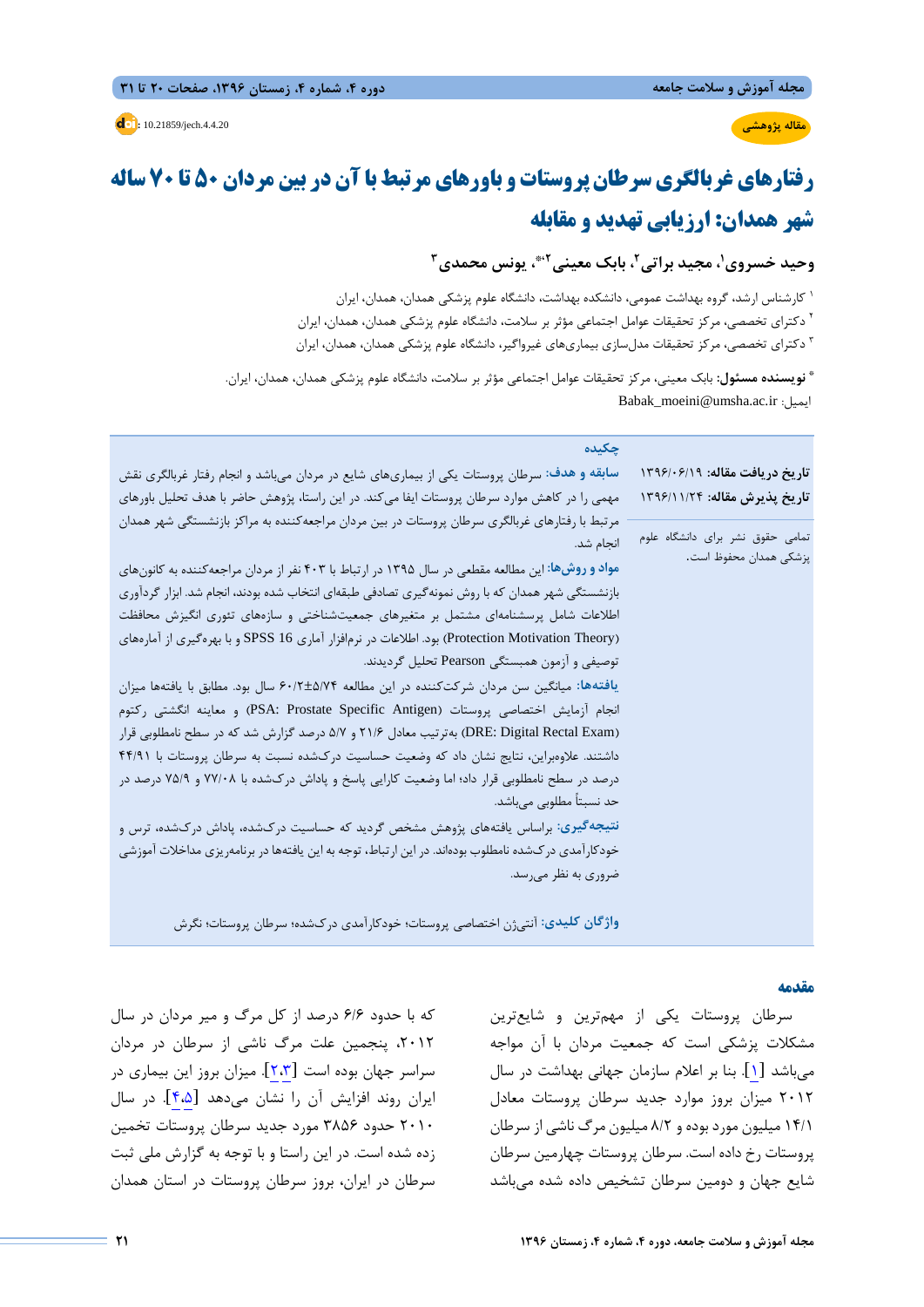6/87 مورد در هر صد هزار جمعیت بالاي 50 سال گزارش شده است [\[](#page-10-5)[6](#page-10-5)]. سرطان پروستات از علل نادر مرگ قبل از 50 سال میباشد که اوج میزان مرگ و میر ناشی از آن پس ازسن ۷۵ سالگی رخ میدهد [۷].

اثرات طولانی مدت درمان مانند بیاختیاري ادرار، ناتوانی جنسی و التهاب رکتوم ناشی از پرتوتابی، اثرات بسیار نامطلوبی بر کیفیت زندگی بیماران دارد. متوسط طول مدت اقامت در بیمارستان براي بیمار مبتلا به سرطان پروستات بین 5 تا 10 روز است که هزینه زیادي را براي وي به وجود میآورد و باري بر سیستم درمانی میباشد [\[](#page-10-7)[8](#page-10-7)]. براساس مطالعات انجامشده نژاد، سابقه خانوادگی، سن و چاقی بهعنوان عوامل خطر این بیماري شناسایی شدهاند[[9](#page-10-8)].

پیشگیري و تشخیص زودرس سرطان بهعنوان عواملی مهم در کنترل بیماري و افزایش بقاي بیماران در نظر گرفته شدهاند؛ بنابراین اهمیت آموزش بهداشت باید در کشورهاي درحال توسعه در جایی که مردم اطلاعات کافی در مورد روشهاي غربالگري ندارند، مورد تأکید باشد [\[](#page-10-9)[10](#page-10-9)]. هدف اصلی غربالگري سرطان پروستات، کشف بیماري بالینی اولیه قابل درمان و جلوگیري از روند بیماري و مرگ و میر است[[11](#page-10-10)]. آزمون دیجیتال رکتال (DRE (و آنتیژن اختصاصی پروستات (PSA(، تست و تکنیکهاي معمول براي تشخیص زودهنگام سرطان پروستات هستند [\[](#page-10-11)[12](#page-10-11)]. تشخیص زودهنگام سرطان تا حدود زیادي در موفقیت درمان آن تأثیرگذار بوده و مهمترین اجزاي تشخیص زودهنگام در سرطان، آموزش و تشویق براي شرکت در اقدامات تشخیصی اولیه میباشد [\[](#page-10-12)[13](#page-10-12)].

یکی از الگوهایی که در مطالعات مختلف براي پیشبینی رفتار مورد استفاده قرار گرفته است، الگوي (Protection Motivation Theory) محافظت انگیزش میباشد که به وسیله Rogers در سال 1975 بر پایه مدل انتظار ارزش براي توضیح اثرات ترس بر رفتارهاي بهداشتی و اینکه ترس اثر مهمی بر انتخاب رفتارها دارد، توسعه داده شد[[14](#page-10-13)]. این نظریه شامل: ارزیابی تهدید، مقابله و سازه ترس میباشد که منجر به انگیزش محافظت و رفتار میگردد. ارزیابی تهدید بر عواملی که احتمال انجام پاسخهاي ناسازگار مانند اجتناب از رفتار محافظتکننده و یا انکار تهدید بهداشتی را افزایش و یا کاهش میدهد، تأکید میکند. این مرحله شامل: سازههاي حساسیت دركشده (Sensitivity Perceived(،

شدت دركشده (Severity Perceived (و پاداشهاي دركشده (Rewards Perceived (میباشد. ارزیابی مقابله بر پاسخهاي کنارآمدن با تهدید بهداشتی و عواملی که احتمال انجام پاسخهاي سازگار (انجام رفتار پیشنهادشده بهداشتی) را افزایش و یا کاهش میدهند، تأکید میکند. این مرحله دربرگیرنده سازههاي خودکارآمدي دركشده (Perceived Self-Efficacy)، کارآیی پاسخ درکشده (Perceived Response Efficacy) و هزینههاي پاسخ دركشده (Costs Perceived (است. ترس یک متغیر میانی بین حساسیت دركشده و ارزیابی تهدید میباشد. از سوي دیگر انگیزش محافظت، مترادف با قصد رفتاري است که باعث برانگیختهشدن و یا ادامهیافتن رفتار حفاظتکننده شده و بهصورت یک سازه واسطهاي بین دو مرحله (ارزیابی تهدید و مقابله) و رفتار محافظتکننده عمل میکند. براي اینکه انگیزش محافظت فراخوانده شود، حساسیت و شدت دركشده باید بر پاداشهاي پاسخ ناسازگارانه (عدم حفاظت از خود) غلبه نمایند. خودکارآمدي دركشده نیز باید بر هزینههاي پاسخ سازگار (حفاظت از خود) غلبه کند [\[](#page-10-14)[15](#page-10-14)]. مطالعات انجامشده در این زمینه نشان دادهاند که سازههاي این تئوري اهمیت زیادي در پیشگویی رفتارهاي پیشگیريکننده از سرطان دارند[[16،](#page-10-16)[17](#page-10-15)]. مطابق با مطالعات مختلف، سازههاي این تئوري رفتارهاي پیشگیريکننده و محافظتکننده متفاوتی را پیشبینی نمودهاند؛ بهعنوان مثال: پیشگیري از سرطان [\[](#page-10-17)[18](#page-10-17)]، رفتارهاي مرتبط با سیگار [\[](#page-10-18)[19](#page-10-18)] و بیماريهاي قلبی- عروقی  $[7 \cdot]$  $[7 \cdot]$ .

باید خاطرنشان ساخت که مطالعاتی با الگوي تغییر رفتار در زمینه سرطان پروستات انجام شدهاند [\[](#page-10-21)[6](#page-10-21)[،21](#page-10-20)[،22](#page-10-5)]؛ اما تاکنون پژوهشی بر مبناي تئوري برانگیزاننده ترس براي تحلیل باورهاي سرطان پروستات صورت نگرفته است؛ بنابراین با توجه به افزایش میزان سرطان پروستات در بین مردان به دلیل عدم مراجعه بهموقع براي تشخیص این بیماري، مشکلات زیادي براي آنها ایجاد شده است. در این راستا پژوهش حاضر با هدف شناسایی عوامل مرتبط با رفتارهاي غربالگري سرطان پروستات در افراد 50 تا70 سال مراجعهکننده به کانونهاي بازنشستگی شهر همدان انجام شد.

#### **مواد و روشها**

این مطالعه مقطعی در ارتباط با 403 نفر از مردان 50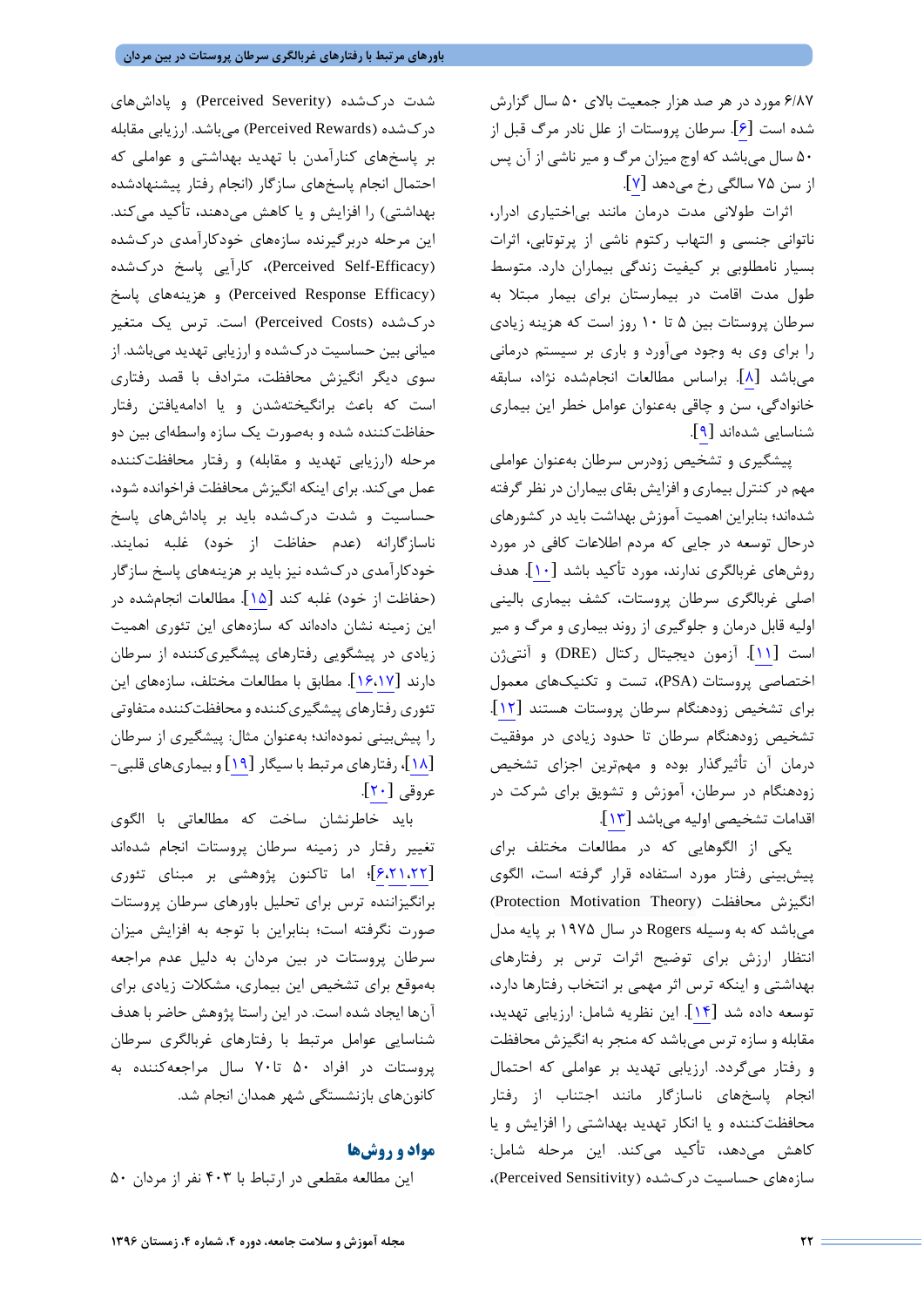تا70 ساله مراجعهکننده به کانونهاي بازنشستگی شهر همدان در سال 1395 انجام شد. این افراد از تمام کانونهاي فعال بازنشستگی که طبق بررسیها تعداد آنها حدود 28 مورد بود، بهصورت تصادفی طبقهبندي متناسب با حجم نمونه انتخاب شدند. معیارهاي ورود به مطالعه عبارت بودند از: مردان 50 تا 70 سال مراجعهکننده به کانونهاي بازنشستگی، تمایل به مشارکت در پژوهش و عدم وجود سرطان پروستات در مردان شرکتکننده در پژوهش. معیارهاي خروج از پژوهش نیز شامل: انصراف افراد از تکمیل سؤالات پرسشنامه، پرسشنامههاي ناقص و عدم توانایی در پاسخگویی به سؤالات بود.

ابزار جمعآوري دادهها، پرسشنامه پژوهشگرساخته و به شیوه خودگزارشدهی بود. اطلاعات دو بخش مشخصات دموگرافیکی افراد شرکتکننده (10 سؤال) و سازههاي مدل محافظت انگیزش را شامل میشد. بهمنظور طراحی و ساخت سؤالات سازههاي تئوري انگیزش محافظت با استفاده از نمونه پرسشنامه باقیانی مقدم و همکاران [\[](#page-10-12)[13](#page-10-12)]، بابازاده و همکاران [\[](#page-10-19)[20](#page-10-19)] و براتی و همکاران[[6](#page-10-5)] با توجه به موضوع مورد مطالعه ساخته شد. سازه حساسیت دركشده با 3 سؤال (براي مثال: "این احتمال وجود دارد که در چند سال آینده به سرطان پروستات مبتلا شوم") با مقیاس لیکرت 5 گزینهاي از کاملاً مخالفم (نمره 1) تا کاملاً موافقم (نمره 5) اندازهگیري گردید؛ شدت دركشده با 7 سؤال (براي مثال: "سرطان پروستات یک بیماري شدید و خطرناك است") با مقیاس لیکرت 5 گزینهاي از کاملاً مخالفم (نمره 1) تا کاملاً موافقم (نمره 5) اندازهگیري گشت؛ پاداش دركشده با 5 سؤال (براي مثال: "با انجام آزمایشات پروستات آسودگی خاطر بیشتري دارم") با مقیاس لیکرت 5 گزینهاي از کاملاً مخالفم (نمره 5) تا کاملاً موافقم (نمره 1) اندازهگیري شد؛ هزینههاي پاسخ دركشده با 5 سؤال (براي مثال: "شرکت در برنامههاي غربالگري پروستات بسیار وقتگیر خواهد بود") با مقیاس لیکرت 5 گزینهاي از کاملاً مخالفم (نمره 1) تا کاملاً موافقم (نمره 5) اندازهگیري گشت؛ ترس با 3 سؤال (براي مثال: "هنگامی که به سرطان پروستات فکر میکنم نگران میشوم") با مقیاس لیکرت 5 گزینهاي از کاملاً مخالفم (نمره 1) تا کاملاً موافقم (نمره 5) اندازهگیري شد؛ خودکارآمدي دركشده با 6 سؤال (براي مثال: "من میتوانم آزمایشات پروستات را انجام دهم حتی اگر انجام آن سخت باشد") با مقیاس لیکرت 5 گزینهاي از کاملاً مخالفم (نمره 1) تا کاملاً موافقم

(نمره 5) اندازهگیري گردید؛ کارایی پاسخ دركشده با 6 سؤال (براي مثال: "با انجام آزمایشات پروستات از بروز سرطان پیشگیري میکنم") با مقیاس لیکرت 5 گزینهاي از کاملاً مخالفم (نمره 1) تا کاملاً موافقم (نمره 5) اندازهگیري شد؛ رفتارهاي غربالگري با 7 سؤال (براي مثال: "آیا تا به حال آزمایش خون به لحاظ آنتیژن اختصاصی پروستات (PSA (را انجام دادهاید") و محافظت انگیزش با یک سؤال (تصمیم شما در آینده براي انجام رفتار غربالگري چیست) مشخص گردید.

براي بررسی روایی محتوایی، پرسشنامه بین 10 نفر از متخصصان آموزش بهداشت و ارتقاي سلامت توزیع شد و با برآورد میزانهاي نسبت روایی محتوا (Content Validity Ratio) و شاخص روایی محتوا (Index Validity Content (براي سؤالات و اعمال تغییرات لازم، در نهایت مورد تأیید متخصصان قرار گرفت. پایایی پرسشنامه نیز با استفاده از روش همسانی درونی بین یک گروه 30 نفري از مردان شهر همدان مورد ارزیابی قرار گرفت. میزان ضریب همبستگی درونی (آلفاي کرونباخ) سؤالات براي حساسیت دركشده ،0/80 شدت دركشده ،0/85 پاداش دركشده ،0/75 هزینههاي پاسخ دركشده ۰/۶۵۵ ترس ۰/۸۴ خودکارآمدي درکشده ۰/۸۸ و کارایی پاسخ دركشده 0/782 محاسبه گردید.

ذکر این نکته ضرورت دارد که شرکتکنندگان در پژوهش از محرمانهبودن اطلاعات، نحوه چگونگی انجام طرح و هدف از انجام آن توجیه گردیدند و پس از ارائه رضایتنامه بهصورت آگاهانه وارد مطالعه شدند. شایان ذکر است که این مطالعه مصوب شوراي پژوهشی و کمیته اخلاق در پژوهش (شناسه اخلاق: .1395.410REC.UMSHA.IR (دانشگاه علوم پزشکی همدان میباشد.

اطلاعات جمعآوريشده در نرمافزار 16 SPSS وارد شدند و با استفاده از آمارههاي توصیفی و آزمون همبستگی Pearson در سطح معناداري کمتر از 0/05 تحلیل گردیدند.

#### **یافتهها**

میانگین سنی مردان شرکتکننده در پژوهش 60/2±5/74 سال بود و بیشترین افراد در گروه سنی 56 تا 60 سال (30/3 درصد) قرار داشتند. سطح تحصیلات اغلب مردان دانشگاهی (55/6 درصد) بود و از نظر وضعیت تأهل بیشتر آنها متأهل (98 درصد) بودند. به لحاظ وضعیت اقتصادي نیز نیمی از شرکتکنندگان (50/6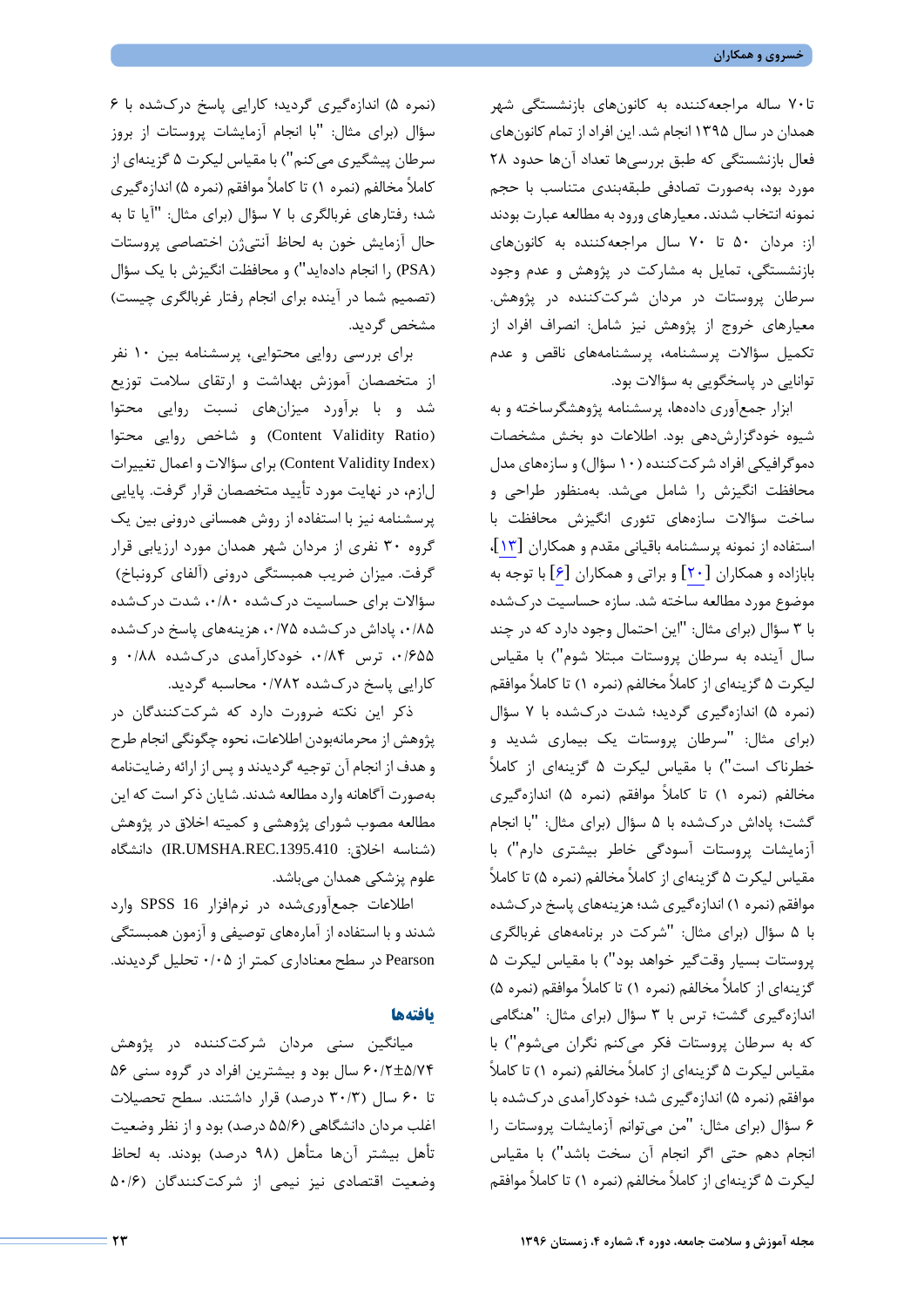درصد) وضعیت اقتصادي خود را در سطح متوسط گزارش کرده بودند. علاوهبراین، 33/5 درصد از افراد به وجود ناراحتی یا مشکل در پروستات خود در گذشته معترف بودند و 11/4 درصد از آنها به سابقه وجود سرطان پروستات در پدر و یا برادران خود اشاره داشتند. شایان ذکر است که از مجموع مردان تحت مطالعه، 21/6 درصد بهصورت مرتب رفتار غربالگري PSA و 5/7 درصد DRE را انجام داده بودند.

در جدول 1 وضعیت میانگین، انحراف معیار، محدوده نمره قابل اکتساب سازههاي تئوري انگیزش محافظت و ماتریکس ضریب همبستگی بین سازهها و فرآیندهاي مورد بررسی ارائه شده است. مطابق با یافتهها، کارایی پاسخ دركشده با 77/08 درصد، پاداش دركشده با 75/9 درصد، شدت دركشده با 70/53 درصد، هزینههاي پاسخ دركشده با 62/8 درصد، ترس با 59/25 درصد و خودکارآمدي دركشده با 59 درصد نسبتاً مطلوب برآورد شدند و حساسیت دركشده با 44/9 درصد نامطلوب بود. بین سازههاي حساسیت دركشده، شدت دركشده، خودکارآمدي دركشده، ترس و کارایی پاسخ دركشده با ارزیابی تهدید، همبستگی مثبت و بین پاداش دركشده با ارزیابی تهدید، همبستگی منفی وجود داشت. همچنین بین ارزیابی مقابله با شدت دركشده، پاداش دركشده،

خودکارآمدي دركشده، ترس و کارایی پاسخ دركشده همبستگی مثبت وجود داشت؛ اما همبستگی آن با هزینههاي پاسخ دركشده منفی بود. علاوهبراین، بین سازه انگیزش محافظت با پاداش دركشده، خودکارآمدي دركشده، ترس، کارایی پاسخ دركشده و ارزیابی مقابله، همبستگی مثبت و با هزینههاي پاسخ دركشده،همبستگی منفی بهدست آمد.

میانگین و انحراف معیار گویههاي ارزیابی تهدید (حساسیت دركشده، شدت دركشده و پاداش دركشده) و سازه ترس در جدول 2 ارائه شده است. در رابطه با حساسیت دركشده، درك احتمال ابتلا به سرطان پروستات داراي کمترین نمره بود؛ به عبارت دیگر، مردان شرکتکننده در پژوهش احتمال ابتلاي خود به سرطان پروستات را کم میدانستند و خود را در معرض خطر قلمداد نمیکردند. از میان باورهاي مربوط به شدت دركشده، این باور که "ابتلا به سرطان پروستات باعث تحمیل هزینههاي اقتصادي فراوان به من میشود" داراي بیشترین نمره بود؛ به عبارت دیگر، افراد شرکتکننده در پژوهش تحمیل هزینههاي اقتصادي سنگین را از عوارض و پیامدهاي مهم ابتلا به این بیماري میدانستند. لازم به ذکر است که باور "اگر معاینه و آزمایشات مربوط به پروستات را انجام دهم، از شرایط سلامتی خود اطمینان

|                                                     | جدول ۱: میاندین، انحراف معیار، محدوده نمره قابل اکتساب و صریب همبستگی FtälsOll بین متعیرهای مورد بررسی در افراد نحت مطالعه |               |           |                             |                                                      |                          |                        |                                        |                                           |                                                |                              |                                             |
|-----------------------------------------------------|----------------------------------------------------------------------------------------------------------------------------|---------------|-----------|-----------------------------|------------------------------------------------------|--------------------------|------------------------|----------------------------------------|-------------------------------------------|------------------------------------------------|------------------------------|---------------------------------------------|
| درصد<br>میانگین از<br>حداكثر<br>نمره قابل<br>اكتساب | ميانگين±<br>انحراف معيار                                                                                                   | $\mathcal{N}$ | ٩         | $\pmb{\lambda}$             | ٧                                                    | ۶                        | ۵                      | $\pmb{\mathfrak{r}}$                   | $\mathbf{r}$                              | ٢                                              | $\mathbf{I}$                 |                                             |
| FF/91                                               | $\lambda/\Upsilon$ 9± $\Upsilon/\lambda$ 9                                                                                 |               |           |                             |                                                      |                          |                        |                                        |                                           |                                                | $\mathcal{L}$                | حساسيت<br>درکشده                            |
| $Y \cdot / \Delta Y$                                | $Y$ $/$ $Y$ $\Delta$ $\pm$ $\Delta$ $/$ $Y$ $\Delta$                                                                       |               |           |                             |                                                      |                          |                        |                                        |                                           | $\lambda$                                      | .1.97                        | شدت<br>درکشده                               |
| $Y\Delta$ /9                                        | $Y \cdot / \lambda \pm Y / \cdot Y$                                                                                        |               |           |                             |                                                      |                          |                        |                                        | $\mathcal{L}$                             | $\cdot$ /۴۴۳**                                 | $\cdot$ / $\cdot$ Y9         | پاداش<br>درکشده                             |
| ۵۹                                                  | $Y1/T$ F $\pm \Delta/17$                                                                                                   |               |           |                             |                                                      |                          |                        | $\lambda$                              | $\cdot$ /۲ $\cdot$ $\wedge$ <sup>00</sup> | $\cdot$ /٢۵٩**                                 | $\cdot/\cdot$ f.             | خودکار آمدی<br>درکشده                       |
| $\Delta$ 9/٢ $\Delta$                               | $1.11 \pm 7/\lambda\lambda$                                                                                                |               |           |                             |                                                      |                          | $\mathcal{L}$          | $\cdot$ /۲۷۱**                         | .7778                                     | $\cdot$ /٣٧٨**                                 | $\cdot$ / $\cdot$ $\Delta V$ | ترس                                         |
| $YY/\cdot \Lambda$                                  | $\Upsilon f/\Delta \cdot \pm \Upsilon/\Delta$                                                                              |               |           |                             |                                                      | $\lambda$                | $\cdot$ /٢٣٢**         | $\cdot$ /٣٢٩**                         | $\cdot$ /۴۲. $\cdot$                      | $\cdot$ /٣ $\Delta$ ٢**                        | $\cdot/\cdot \Delta$ ۶       | كارايى پاسخ<br>درکشده                       |
| 55/1                                                | $1Y/\Delta F \pm Y/11$                                                                                                     |               |           |                             | $\lambda$                                            | $\cdot/\cdot$ ) )        | .195                   | .4.19                                  | .1.57                                     | .1.50                                          | $\cdot/\cdot$ $\cdot$        | هزينههاى<br>پاسخ درکشده                     |
| ۵۵                                                  | $.199 \pm .179$                                                                                                            |               |           | $\lambda$                   | .1.99                                                | .1114                    | $\cdot$ /۲ $\cdot$ ۴** | $\cdot/\cdot$ 9 $\wedge^*$             | $- \cdot / \cdot \vee \Upsilon$           | $\cdot$ /YFI <sup>00</sup>                     | $.1055***$                   | ارزیابی تهدید                               |
| $\Delta$ 8/19                                       | $1/99\pm.76$                                                                                                               |               | $\lambda$ | $\cdot/\wedge\cdot\wedge^*$ | $- \cdot / \mathsf{Y} \wedge \mathsf{F}^{\ast \ast}$ | $\cdot$ / $5$ Y \**      | $\cdot$ /۲۲.           | $\cdot/\lambda\cdot\lambda^{\ast\ast}$ | $\cdot$ /٣ $\Lambda$ .**                  | $\cdot/\mathsf{Y}\cdot\mathsf{Y}^{\circ\circ}$ | .1.40                        | ارزيابي مقابله                              |
| 99/66                                               | $Y/Y$ ۹ $\pm$ $Y$                                                                                                          | $\lambda$     | $.775***$ | $\cdot/\cdot$ \ $\cdot$     | $-115$                                               | $\cdot$ /٢۴ $\Lambda$ ** | .115                   | $\cdot$ /۲۷ $\cdot$ <sup>**</sup>      | $\cdot$ /۲۱۶**                            | .1.94                                          | $\cdot$ / $\cdot$ YY         | انگيزش<br>محافظت                            |
|                                                     |                                                                                                                            |               |           |                             |                                                      |                          |                        |                                        |                                           |                                                |                              | *همبستگی در سطح ۰/۰۵* **همبستگی در سطح ۰/۰۱ |

**جدول :1** میانگین، انحراف معیار، محدوده نمره قابل اکتساب و ضریب همبستگی Pearson بین متغیرهاي مورد بررسی در افراد تحت مطالعه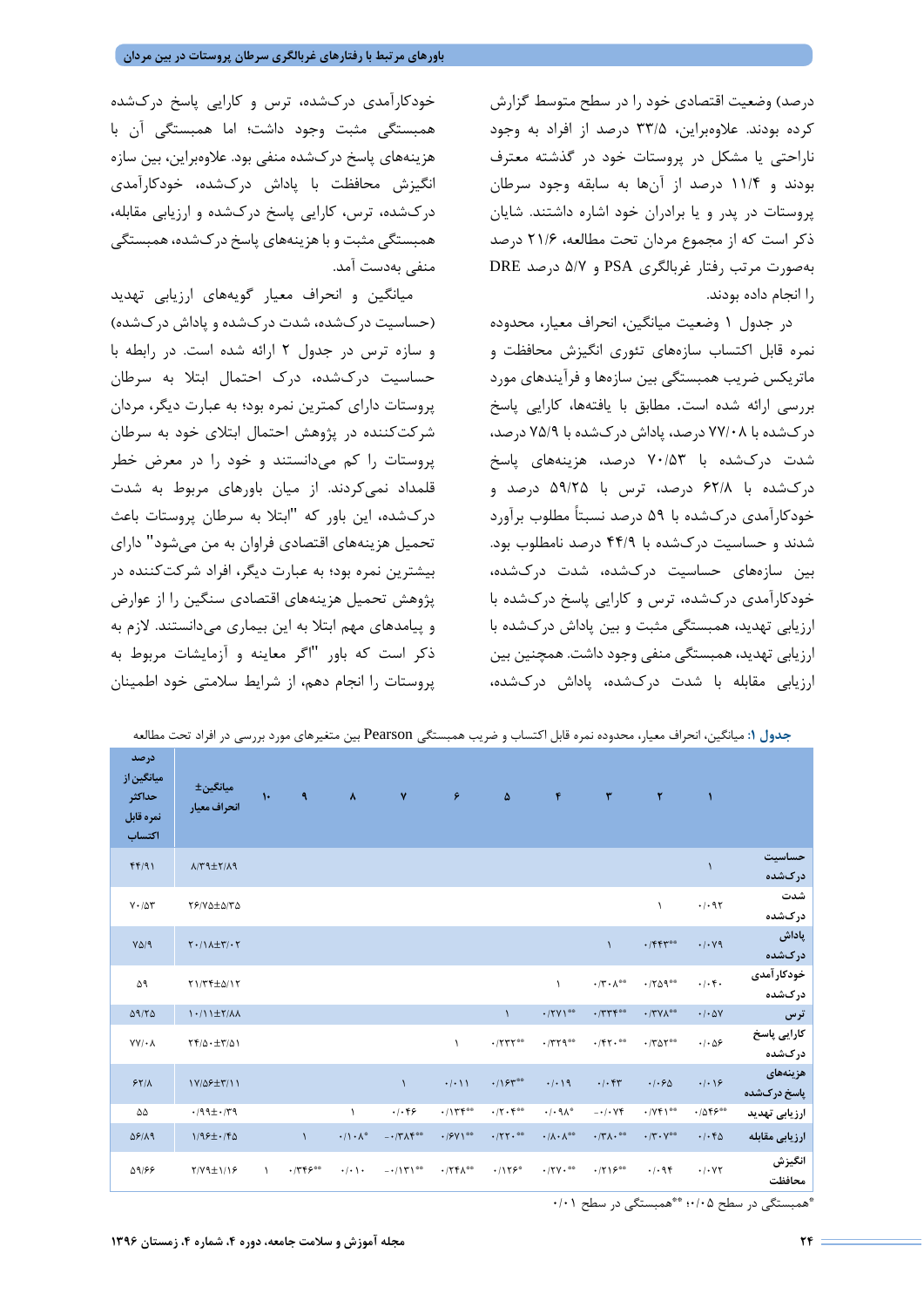|  |  |  |  | جدول ۲: میانگین و انحراف معیار گویههای مرتبط با ارزیابی تهدید و سازه ترس |  |
|--|--|--|--|--------------------------------------------------------------------------|--|
|  |  |  |  |                                                                          |  |

| كاملاً مخالفم                                       | مخالفم                    | اهمیتی نمیدهم                                    | موافقم                                                     | كاملأ موافقم                   | میانگین±                                 |                                                                                                             |                  |
|-----------------------------------------------------|---------------------------|--------------------------------------------------|------------------------------------------------------------|--------------------------------|------------------------------------------|-------------------------------------------------------------------------------------------------------------|------------------|
| تعداد (درصد)                                        | تعداد (درصد)              | تعداد (درصد)                                     | تعداد (درصد)                                               | تعداد (درصد)                   | انحراف معيار                             |                                                                                                             |                  |
| $(11/f)$ ff                                         | $(1\lambda/9)$ YE         | $97 (77/\lambda)$                                | 15Y (f)/f)                                                 | $(\Delta/\Delta)$ TT           | $\frac{1}{2}$                            | این احتمال وجود دارد<br>که در چند سال آینده<br>مبتلا به سرطان<br>پروستات شوم.                               |                  |
| $(1\Delta/\mathfrak{k})$ $\mathfrak{S}\mathfrak{k}$ | $(TY)$ $177$              | $(57/1)$ 95                                      | $(Y\Delta/\lambda)$ ) $\cdot$ $\uparrow$                   | $(Y/Y)$ 11                     | $Y/5V \pm 1/1$                           | من احساس می کنم که در<br>زندگی خود مبتلا به<br>سرطان پروستات خواهم<br>شد.                                   | حساسيت<br>درکشده |
| $(19/2)$ Y9                                         | $(TT/Y)$ $1T9$            | $(1\Delta/\mathcal{F})$ $\mathcal{F}\mathcal{T}$ | $(7\lambda)$ $117$                                         | $(1)$ $11$                     | $Y/2$ $\pm$ $1/1$                        | وقتى خود را با مردان<br>دیگر مقایسه میکنم، این<br>احتمال را میدهم که به<br>سرطان پروستات مبتلا<br>خواهم شد. |                  |
| $(Y/Y)$ 19                                          | $(17/Y)$ $\Delta 1$       | $(5/2)$ $55$                                     | $(\Delta Y/\mathfrak{F})$ $\uparrow$ $\uparrow$ $\uparrow$ | $(57/1)$ 98                    | $\Upsilon/\Upsilon \Delta \pm 1/\cdot 9$ | سرطان پروستات یک<br>بیماری شدید<br>9<br>خطرناک است.                                                         |                  |
| $(f Y)$ $\uparrow$                                  | $(1f/9)$ $f \cdot$        | $(17/9)$ $\Delta$ ۶                              | $(ff/f)$ $1Y9$                                             | (55/2)                         | $\frac{1}{2}$                            | سرطان پروستات اثراتی<br>منفی بر روابط من با<br>همسرم خواهد داشت.                                            |                  |
| $(\Delta/V)$ $\Upsilon\Upsilon$                     | (11)                      | $(17/f)$ $\Delta f$                              | $(F \cdot   V)$ 164                                        | $(1\lambda/1)$ Yr              | $Y/FY \pm 1/\lambda$                     | در صورت ابتلا به<br>سرطان پروستات از نظر<br>شغلی با مشکل مواجه<br>مىشوم.                                    |                  |
| $(T/\Delta)$ ) $\uparrow$                           | $(9/9)$ f.                | $(9/V)$ $79$                                     | $(\Delta)/f$ ) $\Upsilon \cdot V$                          | $(50/5)$ $\cdot 5$             | $\frac{1}{2}$                            | اگر سرطان پروستات<br>داشته باشم، مشكلات<br>زیادی در زمانی طولانی<br>خواهم داشت.                             | شدت<br>دركشده    |
| $(7/7)$ $17$                                        | $(5/9)$ Th                | $(Y/Y)$ $Y$ )                                    | $(f\Delta/f)$ ) $\Lambda$ ۳                                | $(Y^{\varphi}/Y)$ ) $Y\Lambda$ | $f/\cdot \Delta \pm 1$                   | در صورت ابتلا به سرطان<br>پروستات، آرامش روحی<br>و رواني من دچار اختلال<br>خواهد شد.                        |                  |
| $(1/\tau)$ $\Delta$                                 | $(T/\Delta)$ ) $\Upsilon$ | $(f Y)$ $\uparrow$ $\uparrow$                    | $(YY)$ ) $\lambda\lambda$                                  | $(ff/f)$ $1Y9$                 | $f/\tau$ +/ $\Lambda$                    | ابتلا به سرطان پروستات<br>باعث تحميل هزينههاى<br>اقتصادی فراوان به من<br>مىشود.                             |                  |
| $(f)$ $\frac{1}{2}$                                 | $(1\Delta/9)$ $55$        | $(11/Y)$ fy                                      | $($ ۴۶/۲) ۱۸۶                                              | $(77/T)$ 9.                    | $\frac{1}{2}$                            | ابتلا به سرطان پروستات<br>باعث اختلال در روابط<br>اجتماعي من ميشود.                                         |                  |
| $(T/Y)$ 1 $\Delta$                                  | $(f/\Delta)$ 1 $\Lambda$  | $(\Delta/\Upsilon)$ $\Upsilon$                   | $(\Delta \cdot / 1)$ $\uparrow \cdot \uparrow$             | $(T5/\Delta)$ 19Y              | $f/\iota \pm \iota/90$                   | عدم انجام معاينه و<br>آزمايشات مربوط به<br>پروستات با نتايج<br>خوشايند باعث كاهش<br>نگرانیهایم خواهد شد.    |                  |
| $(1/\tau)$ $\Delta$                                 | $(1/\Delta)$ ۶            | $(Y/\Delta)$ ) $\cdot$                           | $(\Delta V/T)$ $\Upsilon T$                                | $(TV/\Delta)$ 151              | $f/\Upsilon\Lambda \pm \cdot/\Upsilon$   | با انجامندادن آزمايشات<br>پروستات آسودگی خاطر<br>بیشتری دارم.                                               | پاداش<br>درکشده  |
| $(IV)$ $\tau$                                       | $(Y/Y)$ 11                | $(T/T)$ $\Upsilon$                               | $(\Delta V/T)$ $\Upsilon T$                                | $(55)$ 160                     | $f/\Upsilon \Delta \pm \cdot / \Upsilon$ | عدم انجام معاينه و<br>آزمایشات مربوط به<br>پروستات به زندگی من<br>آرامش مىدهد.                              |                  |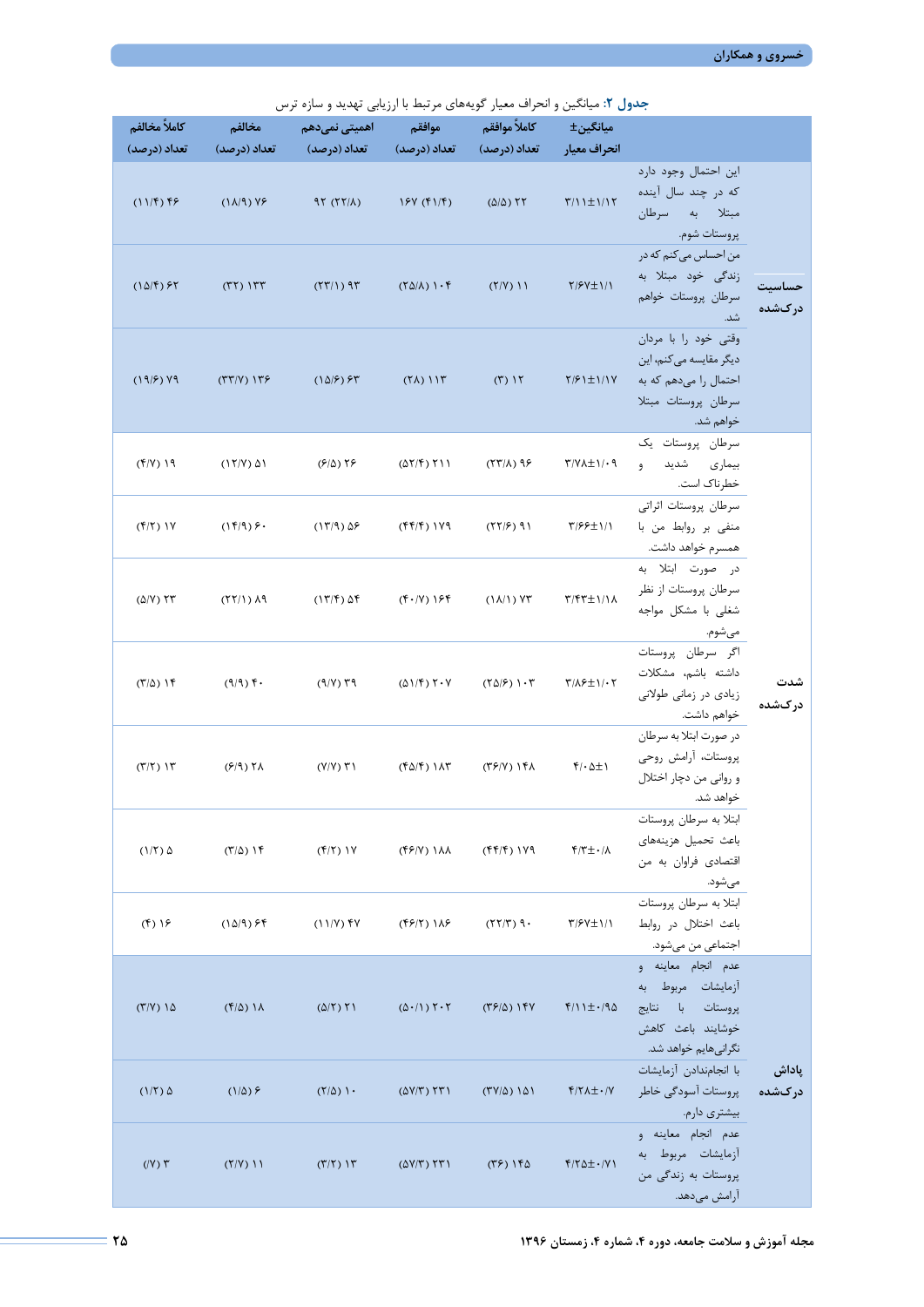**باورهاي مرتبط با رفتارهاي غربالگري سرطان پروستات در بین مردان**

|                                 |                                                     |                            |                   |                                  |                                                                      |                                                                                                                  | ادامه جدول ۲. |
|---------------------------------|-----------------------------------------------------|----------------------------|-------------------|----------------------------------|----------------------------------------------------------------------|------------------------------------------------------------------------------------------------------------------|---------------|
| $(\Delta/\Delta)$ TT            | $(77/T)$ 9.                                         | (55)                       | $(T9/T)10\lambda$ | $(9/9)$ f.                       | $Y/Y$ $\neq$ $Y \cdot \Lambda$                                       | اگر آزمایشات پروستات<br>را انجام نداده باشم از<br>ديد ديگران فردي مهم و<br>باكلاس به نظر مىرسم.                  |               |
| $(5)$ $\Lambda$                 | $( \Delta)$ ٢                                       | $(\Gamma/\Gamma)$ $\Gamma$ | ۲۲۴ (۵۵/۶)        | $(\Upsilon \Lambda/V) 1\Delta F$ | $f/T9\pm VY$                                                         | اگر معاينه و آزمايشات<br>مربوط به پروستات را<br>انجام ندهم، از شرايط<br>سلامتی خود اطمینان<br>بیشتری خواهم یافت. |               |
| $(f)$ $\frac{1}{5}$             | $(1\Delta/\mathfrak{k})$ $\mathfrak{S}\mathfrak{k}$ | ۶۵ (۱۱/۱۶)                 | ۱۸۳ (۴۵/۴)        | $(19/1)$ YY                      | $\Upsilon/\mathfrak{F} \pm \Upsilon/\mathfrak{c}$                    | وقتی به سرطان<br>پروستات فکر میکنم<br>نگران ميشوم.                                                               |               |
| $(\Delta/V)$ $\Upsilon\Upsilon$ | $(\uparrow \wedge)$ ) $\uparrow \uparrow$           | $(55/1)$ 95                | ۱۳۵ (۱۳۸)         | $(9/9)$ f $\cdot$                | $\uparrow/\uparrow \uparrow \pm \uparrow/\uparrow$                   | وقتي به سرطان<br>پروستات فکر میکنم،<br>نمی توانم بخوابم و یا<br>خوابهاى آشفته<br>مىبينم.                         | ترس           |
| $(\Delta/\Delta)$ TT            | $(Y \cdot / Y)$ $\Lambda Y$                         | $(\lambda/\epsilon)$ Ys    | ۱۷۶) (۴۳/۷        | $(17/7)$ fq                      | $\uparrow\uparrow\uparrow\uparrow\downarrow\pm\uparrow\cdot\uparrow$ | وقتي به سرطان<br>پروستات فکر میکنم،<br>مضطرب مي شوم.                                                             |               |

بیشتري خواهم یافت" مهمترین باور مربوط به پاداش دركشده میباشد.

در جدول 3 میانگین و انحراف معیار گویههاي ارزیابی مقابله (خودکارآمدي دركشده، کارایی پاسخ دركشده وهزینههاي پاسخ دركشده) ارائه شده است. از میان باورهاي مربوط به خودکارآمدي دركشده، باور "من میتوانم آزمایشات پروستات را انجام دهم حتی اگر پزشک و یا کارمند بهداشتی اطلاعات زیادي را در اختیار من قرار ندهند" داراي کمترین نمره بود؛ به عبارت دیگر، افراد براي انجام رفتارهاي

غربالگري خود را نیازمند توصیههاي آنها میدانستند. از سوي دیگر در بین باورهاي مربوط به کارایی پاسخ دركشده، باور "با تشخیص سرطان پروستات در مراحل اولیه و درمان موفقیتآمیز، شانس زندگی طولانی مدت افزایش خواهد یافت" داراي بیشترین نمره بود. مهمترین باور مربوط به هزینههاي پاسخ دركشده انجام رفتارهاي غربالگري نیز این باور بود که "شرکت در برنامههاي غربالگري پروستات بسیار وقتگیر خواهد بود"؛ بنابراین کاهش زمان انجام برنامههاي غربالگري میتواند در این رابطه مؤثر باشد.

| كاملاً مخالفم           | مخالفم               | اهمیتی نمیدهم             | موافقم                                        | كاملأ موافقم        | میانگین±                                |                                                                                                                                       |             |
|-------------------------|----------------------|---------------------------|-----------------------------------------------|---------------------|-----------------------------------------|---------------------------------------------------------------------------------------------------------------------------------------|-------------|
| تعداد (درصد)            | تعداد (درصد)         | تعداد (درصد) تعداد (درصد) |                                               | تعداد (درصد)        | انحراف معيار                            |                                                                                                                                       |             |
| $(\Delta)$ $\Upsilon$ . | $(51/1)$ $\lambda$ 9 | $(1.7)$ fr                | $(\Delta \Upsilon / \Upsilon) \Upsilon \cdot$ | $(1.77)$ f)         | $\Upsilon/\Upsilon \pm 1/\cdot \Lambda$ | من مي توانم<br>آزمايشات پروستات<br>را انجام دهم حتى<br>اگر پزشک و یا<br>كارمند بهداشتى<br>اطلاعات زيادي را در<br>اختيار من قرار ندهد. | خودکار آمدی |
| $(9/5)$ $50$            | $(1\Delta/9)$ ff     | $(11/5)$ fs               | $(\Delta f/\Gamma)$ $\Gamma$ $\Lambda$        | $(17/Y)$ $\Delta 1$ | $\frac{1}{2}$                           | من مىتوانم<br>آزمايشات پروستات<br>را انجام دهم حتى<br>اگر همسر من<br>پشتیبانی و حمایت<br>لازم را از من انجام<br>ندهد.                 | درکشده      |

|  |  |  |  | جدول ۳: میانگین و انحراف معیار گویههای مرتبط با ارزیابی مقابله |  |
|--|--|--|--|----------------------------------------------------------------|--|
|  |  |  |  |                                                                |  |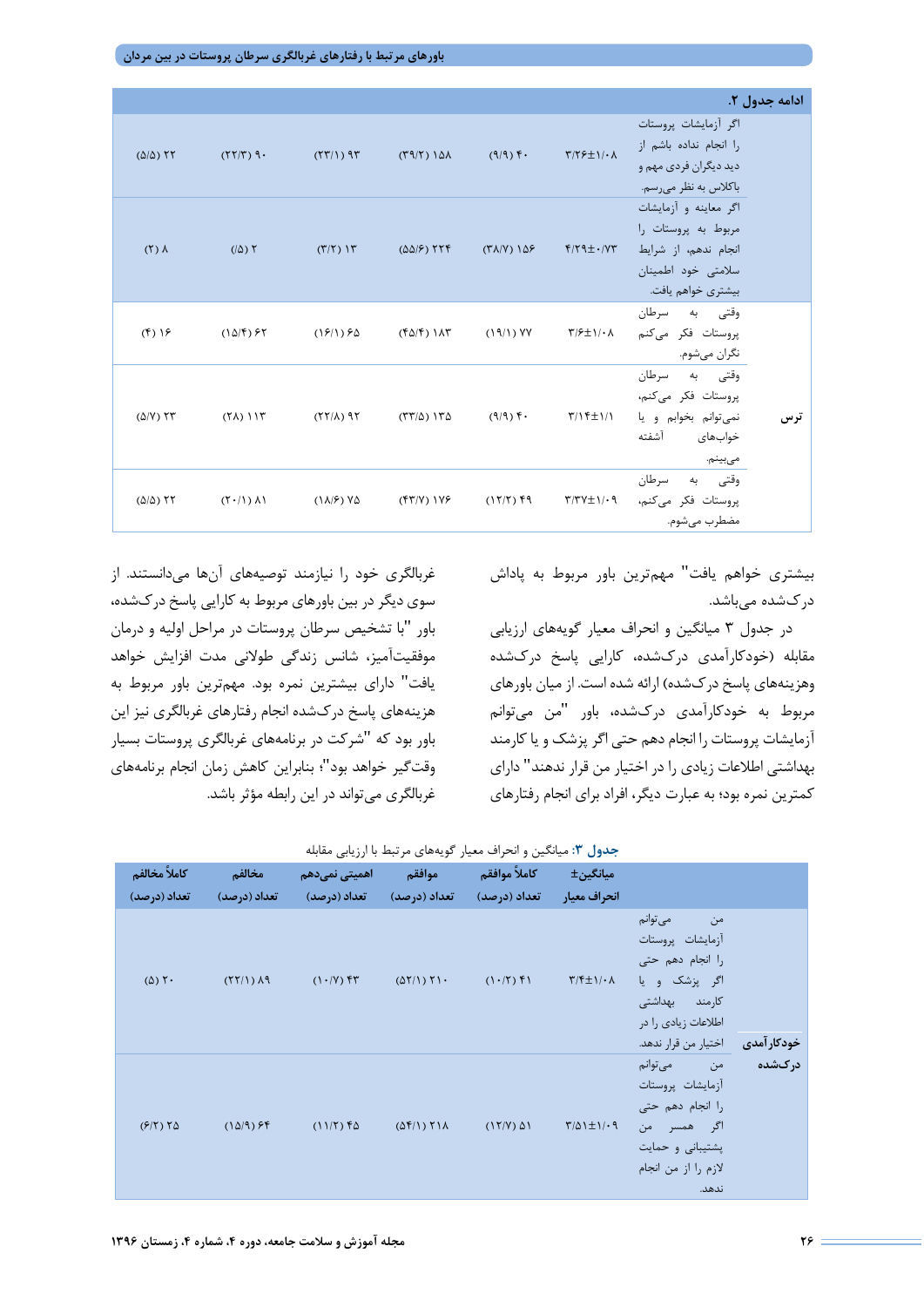**خسروي و همکاران** 

|                                 |                                |                                    |                                                                                                                  |                                           |                                                   |                                                                                                                        | ادامه جدول ۳.         |
|---------------------------------|--------------------------------|------------------------------------|------------------------------------------------------------------------------------------------------------------|-------------------------------------------|---------------------------------------------------|------------------------------------------------------------------------------------------------------------------------|-----------------------|
| $(5/N)$ TV                      | $(19/9)$ 99                    | $(1 \cdot V)$ fr                   | $(\Delta \Upsilon/\mathcal{F})$ $\Upsilon \Upsilon$                                                              | $(17/5)$ $\Delta\Delta$                   | $\frac{\mu}{2}$                                   | من مىتوانم<br>آزمایشات پروستات را<br>انجام دھم حتی اگر<br>فرزندان من پشتيباني<br>و حمايت لازم را از<br>من انجام ندهند. |                       |
| $(\Delta/V)$ $\Upsilon\Upsilon$ | $(17/5)$ $\Delta\Delta$        | $(17/5)$ $\Delta\Delta$            | $(\Delta 1/1)$ $\uparrow \uparrow \uparrow$                                                                      | $(10/9)$ $55$                             | $\frac{\mu}{2}$                                   | من مي¤وانم<br>آزمايشات پروستات را<br>انجام دھم حتی اگر<br>انجام آن سخت باشد.                                           |                       |
| $(f Y)$ $\uparrow$              | $(11/5)$ 55                    | $(10/5)$ $55$                      | $(\Delta \Upsilon/\mathcal{F})$ $\Upsilon \Upsilon$                                                              |                                           | $(19/1) 90$ $Y/90 \pm 1/11$                       | من ميتوانم<br>آزمايشات پروستات<br>را انجام دهم حتى<br>اگر وقت زيادي را<br>صرف كنم.                                     | خودکار آمدی<br>درکشده |
| $(\Delta/\Upsilon)$ $\Upsilon$  | $(1 \cdot   Y)$ f $1$          | $(17/f)$ $\Delta$ .                | $(\Delta \mathbf{f} / \mathbf{r})$ $\mathbf{f} / \mathbf{q}$                                                     | (1Y/9)YY                                  | $\frac{1}{2}$                                     | من مىتوانم<br>آزمايشات پروستات را<br>انجام دھم حتی اگر<br>مجبور باشم براى<br>انجام آن هزينهاي را<br>پرداخت كنم.        |                       |
| $(7/7)$ 9                       | $(f)$ ) $\frac{1}{5}$          | ۱۸ (۴/۵)                           | $(\Delta V/\mathcal{F})$ $\uparrow \uparrow \uparrow$ $(\uparrow \uparrow)/\Lambda)$ $\uparrow \uparrow \Lambda$ |                                           | $f/\Upsilon \pm \cdot/\Lambda f$                  | با انجام آزمايشات<br>پروستات از بروز<br>سرطان پیشگیری<br>مى كنم.                                                       |                       |
| (1/Y)Y                          | $(T/\Delta)$ ) $\Upsilon$      | $(\Upsilon/\Upsilon)$ ) $\Upsilon$ |                                                                                                                  | $(F1)$ $T5$ $(T10)$ $T5$                  | $f/\Delta \pm \cdot$ / $V\Lambda$                 | اگر با انجام آزمایش<br>سرطان پروستات<br>تشخيص داده شود،<br>با درمان مناسب<br>رشد سرطان متوقف<br>خواهد شد.              |                       |
| $(Y/Y)$ 11                      | $(17/5)$ $\Delta\Delta$        | $(6)$ $\uparrow$                   | (5.75)                                                                                                           | (1Y/F)Y1                                  | $\Upsilon/\Upsilon \neq \pm 1$                    | جواب منفى<br>أزمايشات تضمين<br>كننده سلامتى من<br>است.                                                                 |                       |
| $(7/7)$ 9                       | $(\Delta/\Upsilon)$ $\Upsilon$ | $(T/T)$ $T$                        | $(F \cdot / \Lambda)$ TFQ                                                                                        | $(YA/\Delta)$ 11 $\Delta$                 | <b>イ/・ハ<math>\pm</math>・/人<math>\Delta</math></b> | <b>کارایی پاسخ</b> انجام معاینه و<br>آزمایشات مربوط به<br>پروستات باعث<br>تشخيص زودرس<br>این بیماری میشود.             | درکشده                |
| $(1/\Delta)$ $\epsilon$         | $(7/7)$ 9                      | $(T/T)$ $\Upsilon$                 | $(\Delta V/\Lambda)$ TTT                                                                                         | $(T\Delta/\Upsilon)$ ) $\Upsilon\Upsilon$ | $f/\Upsilon \Upsilon \pm \cdot/\Upsilon f$        | با تشخيص سرطان<br>پروستات در مراحل<br>اوليه و درمان<br>موفقيتآميز، شانس<br>زندگی طولانی مدت<br>افزايش خواهد يافت.      |                       |
| $(7/\Delta)$ ).                 | $(f/\Delta)$ ) $\Lambda$       | $(5)$ $\lambda$                    | $(\Delta V/F)$ TTT                                                                                               | $(TT/\Delta)$ 1 $T\Delta$                 | ۴/۱۵±۰/۸۵                                         | اگر هر كسى معاينه<br>و آزمایشات مربوط<br>به پروستات را انجام<br>دهد، این کار باعث<br>كاهش احتمال مرگ                   |                       |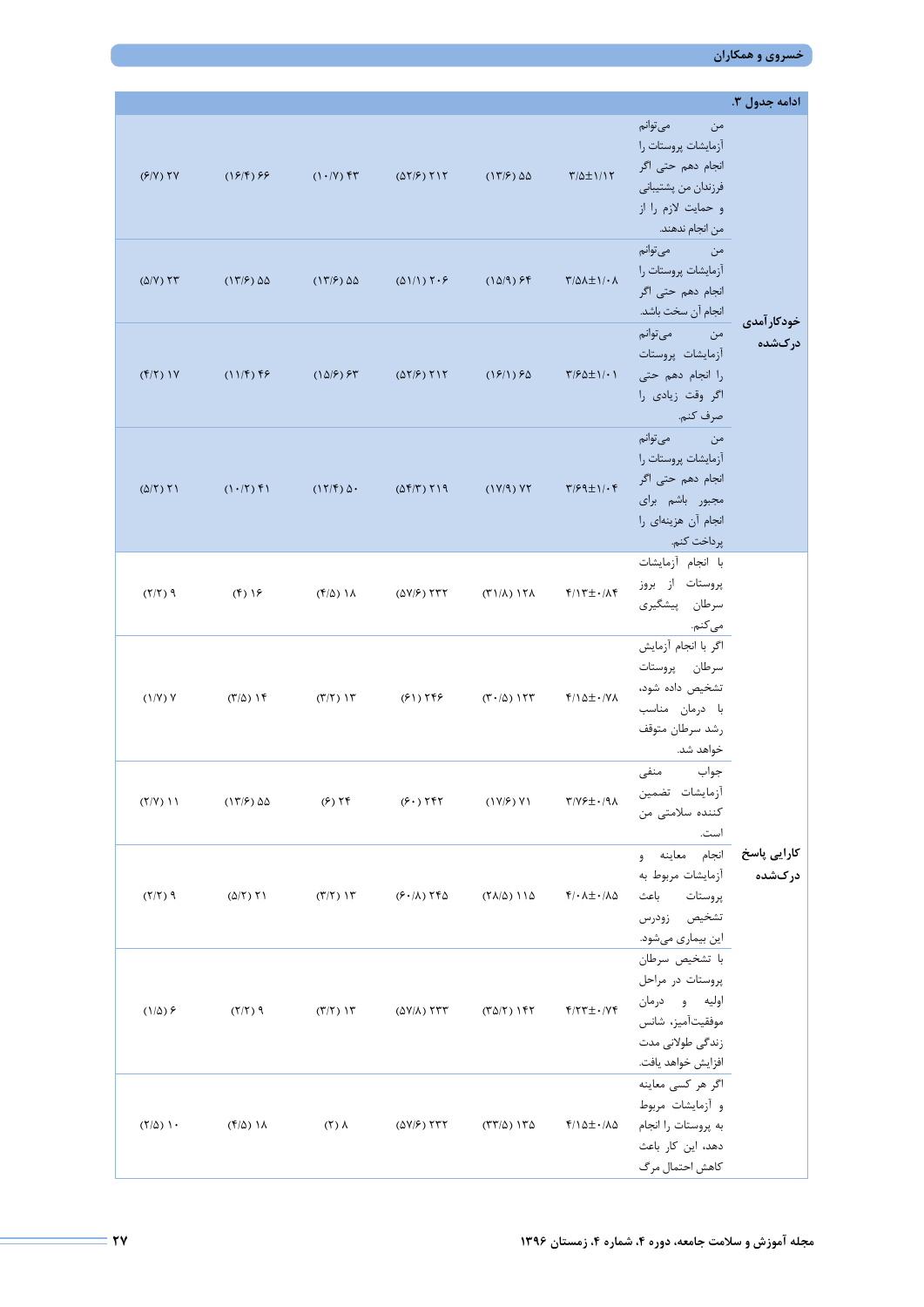|                           |                                                         |                                       |                         |                                |                                                                                       | ناشى از سرطان                                                                                         |                                      |
|---------------------------|---------------------------------------------------------|---------------------------------------|-------------------------|--------------------------------|---------------------------------------------------------------------------------------|-------------------------------------------------------------------------------------------------------|--------------------------------------|
|                           |                                                         |                                       |                         |                                |                                                                                       | می گردد.                                                                                              |                                      |
|                           |                                                         |                                       |                         |                                |                                                                                       |                                                                                                       | ادامه جدول ۳.                        |
| $(Y/Y)$ $Y9$              | (TY Y) 10.                                              | $(77/T)$ 9.                           | $(19/7)$ $11A$          | $(f)$ $\frac{1}{5}$            | $\Upsilon/\Upsilon \pm 1/\cdot \Upsilon$                                              | شرکت در برنامههای<br>غربالگرى پروستات<br>بسيار وقتگير<br>خواهد بود.                                   |                                      |
| (1Y/F)Y1                  | $(\Delta \mathcal{A}/I)$ ( $\mathcal{H}\Lambda$         | $(11/T)$ fs                           | $(\lambda/\Upsilon)$ ۳۵ | $(\Gamma/\Delta)$ ) $\Upsilon$ | $\Gamma/\Upsilon$ $\Gamma$                                                            | به دلیل اینکه درمان<br>خاص و مشخصی<br>برای سرطان<br>پروستات وجود<br>ندارد، شرکت در<br>برنامه غربالگرى | هزينههاى<br><b>پاسخ</b> ارزشی ندارد. |
| $(9/5)$ $\forall \lambda$ | $(ff/f)$ $1V9$                                          | (51)                                  | $(199)$ $94$            | $(\Upsilon/\Delta)$ ) $\cdot$  | $\Upsilon/\Upsilon\Upsilon \pm \cdot$ /94                                             | معاينه پروستات<br>بسیار دردآور است.                                                                   | درکشده                               |
| $(\lambda/9)$ ۳۶          | $(Y Y S)$ 197                                           | $(Yf/1)$ 9Y                           | $(195)$ 99              | $(T)$ $\Upsilon$               | $\Upsilon/\Upsilon\Upsilon \pm 1/\Upsilon$                                            | معاينه پروستات<br>بسيار ناراحتكننده<br>و شرمآور خواهد بود.                                            |                                      |
| $(1Y/1)$ $59$             | $(\Delta \Delta/\Upsilon)$ $\Upsilon \Upsilon \Upsilon$ | $(\lambda/\lambda)$ $\lambda \lambda$ | $(Y/Y)$ $Y$             | (1/Y)Y                         | $\mathsf{Y}/\mathsf{\Lambda}\mathsf{Y} \pm \mathsf{\cdot}/\mathsf{\Lambda}\mathsf{Y}$ | یزشکانی که معاینه<br>پروستات را انجام<br>میدهند، با بیمار<br>بى دبانه برخورد<br>مے کنند.              |                                      |

#### **بحث**

این مطالعه با هدف بررسی باورهاي مرتبط با رفتارهاي غربالگري سرطان پروستات در بین مردان با بهرهگیري از نظریه انگیزش محافظت انجام شد. در رابطه با انجام مرتب رفتارهاي غربالگري سرطان پروستات مردان شرکتکننده در پژوهش، میزان انجام آزمایش اختصاصی پروستات (PSA (و معاینه انگشتی رکتوم (DRE (بهترتیب 21/6 و 5/7 درصد بود که در سطح نامطلوبی قرار داشت. این یافتهها با نتایج سایر مطالعات در این زمینه همخوانی دارد. از آن جمله در مطالعات قدس بین و همکاران [\[](#page-10-22)[23](#page-10-22)] و Abuadas و همکاران [\[](#page-10-23)[24](#page-10-23)] میزان انجام رفتارهاي غربالگري پروستات در سطح نامطلوبی گزارش شده بود. در مطالعه براتی و همکاران نیز دستاوردهایی مشابه با یافتههاي پژوهش حاضر گزارش گردید [\[6\]](#page-10-5). با توجه به پایینبودن میزان انجام رفتارهاي غربالگري سرطان پروستات در بین مردان ایرانی، توجه به عوامل ترغیبکننده و همچنین حمایتهاي اطلاعاتی مناسب بهمنظور انجام رفتارهاي غربالگري سرطان پروستات در کانونهاي بازنشستگی ضروري به نظر میرسد.

نتایج پژوهش حاضر در ارتباط با سازه حساسیت دركشده نشان داد که درك احتمال ابتلا به سرطان

پروستات در بین مردان ایرانی در سطح مطلوبی نمیباشد و تنها 3 درصد از آنها خود را در معرض خطر قلمداد کرده و این احتمال را میدهند که مبتلا به سرطان پروستات خواهند شد. به نظر میرسد که با توجه به ماهیت پنهان سرطان پروستات و همچنین بروز عوارض بیماري در سنین بالاتر، افراد نسبت به این بیماري و عوارض آن حساسیت کمتري داشته و احتمال بروز آن در خود را بسیار کم میدانند. این درحالی است که میزان ابتلا به این بیماري با افزایش سن بیشتر میشود [\[](#page-10-24)[25](#page-10-24)]. این نتایج با یافتههاي مطالعات مشابه همخوانی دارد [\[](#page-10-25)[17،](#page-10-25)[23](#page-10-22)[،26](#page-10-16)]. بدیهی است که درك شدت عوارض بدون درك حساسیت ابتلا به بیماري منجر به انجام رفتار نخواهد شد. در این رابطه لازم است درك افراد نسبت به ابتلا به این بیماري بالاتر رود و آموزشهاي بیشتري نسبت به این بیماري و عوارض آن به افراد ارائه گردد.

دیگر یافتههاي پژوهش حاضر حاکی از آن بودند که وضعیت شدت دركشده عوارض و پیامدهاي ابتلا به سرطان پروستات در بین شرکتکنندگان در مطالعه در سطح نسبتاً مطلوبی میباشد. در میان پیامدهاي مربوط به سرطان پروستات، تحمیل هزینههاي اقتصادي داراي بیشترین نمره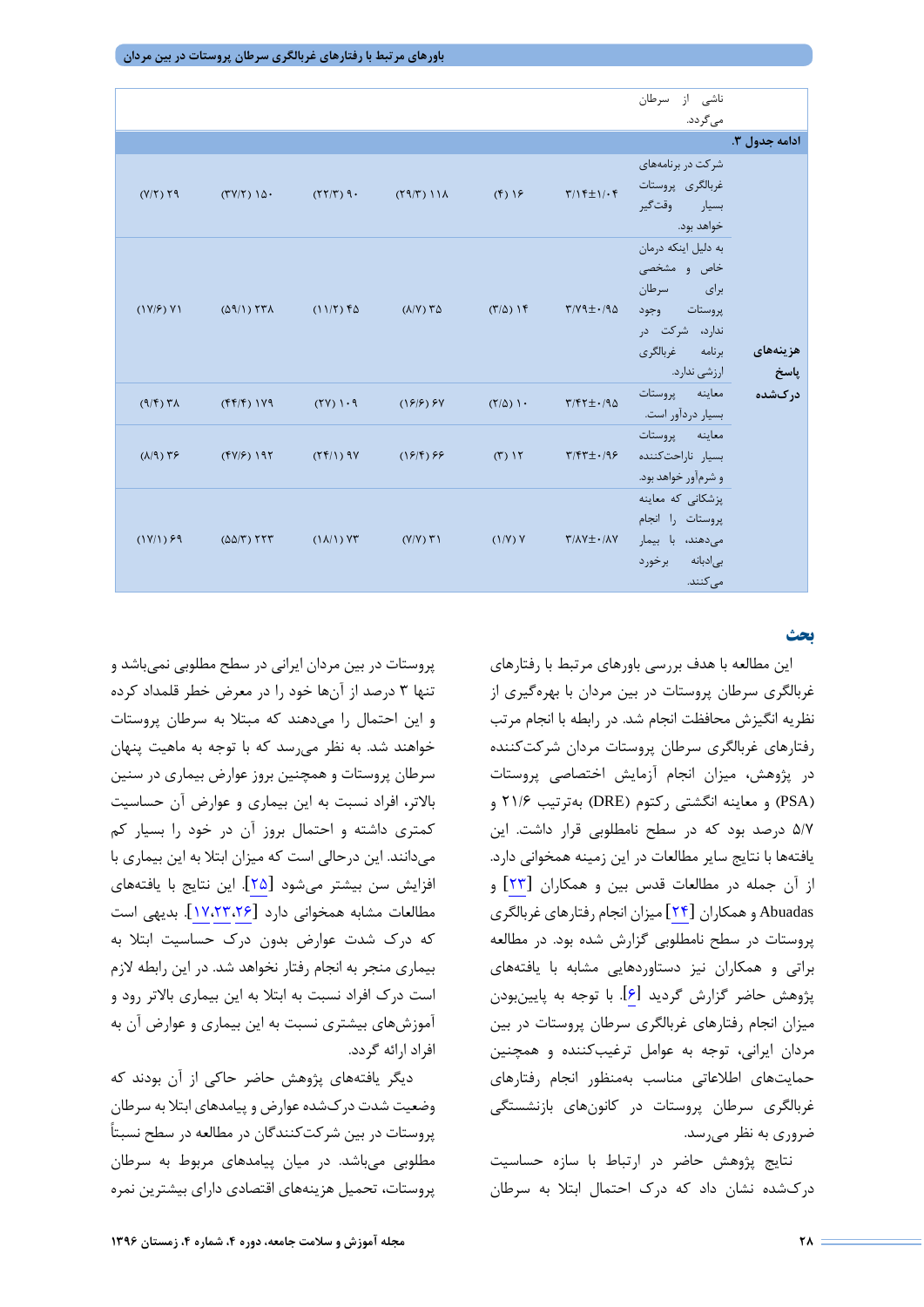بود و 44/4 درصد از مردان مسائل اقتصادي را از مهمترین پیامدهاي ابتلا به سرطان پروستات میدانستند. به نظر میرسد که لازم است در برنامههاي آموزشی بر جدي و وخیمبودن عوارض ناشی از سرطان پروستات تأکید نمود و افراد را در جهت انجام رفتارهاي مناسب غربالگري ترغیب کرد. این یافته با نتایج سایر مطالعات مشابه همخوانی دارد؛ بهطوري که در پژوهش تزوال و همکاران [\[](#page-10-17)[18](#page-10-17)] و کریمی و همکاران[[26](#page-10-25)] شدت دركشده در سطح مطلوبی گزارش شده است. باید خاطرنشان ساخت که در این مطالعه پاداش دركشده انجام رفتارهاي غربالگري در سطح مطلوبی نبود که این یافته با نتایج مطالعه باقیانی مقدم و همکاران [\[](#page-10-26)[14](#page-10-26)[،27](#page-10-13)] مشابهت دارد. در مطالعه شریفی راد و همکاران [\[](#page-10-27)[28](#page-10-27)] نیز میزان پاداش دركشده نامطلوب گزارش شده است. در پژوهش حاضر مهمترین پاداش مرتبط با انجام رفتار غربالگري سرطان پروستات، اطمینان از شرایط سلامتی خود در صورت عدم انجام معاینه و آزمایشات مربوط به پروستات و آسودگی خاطر بیشتر بود. به نظر میرسد که ترس افراد از نتایج ناخوشایند آزمایشات مربوط به پروستات از مهمترین موانع انجام رفتارهاي غربالگري سرطان پروستات باشد. یافتههاي پژوهش حاضر نشان داد که میزان ترس از سرطان پروستات در وضعیت مطلوبی قرار ندارد که این امر با نتایج مطالعات مشابه همخوان میباشد [\[](#page-11-1)[29](#page-11-1)[،30](#page-11-0)]. مطابق با مفروضات نظریه انگیزش محافظت، هنگامی که افراد معتقد هستند که در برابر یک خطر یا تهدید آسیبپذیر هستند، در صورت عدم وجود راهکارهاي مناسب ممکن است ترس ایجادشده در مورد تهدید، مانع از انجام رفتار بهداشتی گردد [\[](#page-10-26)[27](#page-10-26)].

در پژوهش حاضر خودکارآمدي انجام رفتارهاي غربالگري سرطان پروستات در سطح مطلوبی نبود. این یافته با نتایج مطالعات براتی و همکاران [\[](#page-10-5)[6](#page-10-5)]، مهدويفر و همکاران [\[](#page-10-19)[20](#page-10-19)]، عرب تالی و همکاران[[31](#page-11-2)] و بشیریان و همکاران [\[](#page-11-3)[32](#page-11-3)] همخوانی دارد؛ اما با نتایج مطالعات جوزي و همکاران [\[](#page-10-16)[17](#page-10-16)] و Tesson و همکاران [\[](#page-11-4)[33](#page-11-4)] همسو نمیباشد. این اختلاف میتواند به دلیل وجود سابقه انجام رفتار غربالگري در شرکتکنندگان دو پژوهش مذکور باشد؛ زیرا سابقه انجام رفتار و کسب تجربیات موفق باعث افزایش سطح خودکارآمدي خواهد شد. از دیگر عوامل مرتبط با میزان خودکارآمدي افراد میتوان به حمایت خانواده (همسر و فرزندان) اشاره کرد که با توجه به نقش مهم خودکارآمدي در انجام رفتارهاي بهداشتی، توجه به این عوامل در طراحی

مداخلات بهداشتی پیشنهاد میگردد.

در پژوهش حاضر درك شرکتکنندگان از کارایی رفتارهاي غربالگري در تشخیص و مدیریت سرطان پروستات در سطح مطلوبی قرار داشت. در این راستا، نتایج مطالعه جوزي و همکاران در رابطه با عوامل مرتبط با رفتارهاي غربالگري پاپ اسمیر حاکی از سطح مطلوب کارایی پاسخ دركشده بود که این یافته با نتایج پژوهش حاضر همخوانی دارد [[17](#page-10-16)]. همچنین در مطالعات Karmakar و همکاران [\[](#page-11-5)[34](#page-11-5)] و دهداري و همکاران [\[](#page-11-6)[35](#page-11-6)] کارایی پاسخ دركشده در سطح مطلوبی بود و نقش مهمی در پیشگویی انجام رفتارهاي غربالگري سرطان پروستات داشت. از مهمترین باورهاي مرتبط با درك کارایی رفتارهاي غربالگري میتوان به تشخیص سرطان پروستات در مراحل اولیه و درمان موفقیتآمیز آن، افزایش شانس زندگی طولانی مدت و کاهش احتمال مرگ ناشی از این سرطان اشاره کرد. در این پژوهش هزینههاي پاسخ دركشده در سطح نسبتاً مطلوبی بود که با نتایج مطالعات مشابه همخوانی دارد [\[](#page-11-8)[18](#page-11-8)[،34](#page-11-7)[،36](#page-11-5)[،37](#page-10-17)]. شرکتکنندگان در پژوهش حاضر وقتگیربودن انجام رفتارهاي غربالگري پروستات را از مهمترین هزینههاي انجام این رفتارها گزارش کردند. به نظر میرسد که جلب توجه افراد به پیامدهاي خطرناك سرطان پروستات در مقابل هزینههاي انجام رفتارهاي غربالگري میتواند باعث احتمال افزایش انجام رفتارهاي غربالگري در بین مردان بالاي 50 سال گردد. در پایان، در ارتباط با محدودیتهاي پژوهش حاضر میتوان به تکمیل پرسشنامهها به روش خودگزارشدهی و عدم تمایل برخی از افراد به شرکت در مطالعه به دلیل بیحوصلگی و برخی از مشکلات جسمانی آنها اشاره کرد.

#### **نتیجهگیري**

یافتههاي مطالعه حاضر نشان داد که میزان انجام رفتارهاي غربالگري سرطان پروستات در سطح مطلوبی نمیباشد. وضعیت باورهایی مانند حساسیت دركشده، پاداش دركشده، خودکارآمدي دركشده و ترس افراد از سرطان پروستات نیز در سطح مطلوبی نبود. با این حال وضعیت باورهاي شدت دركشده، کارایی پاسخ دركشده و هزینههاي پاسخ دركشده بهترتیب در سطح مطلوب و نسبتاً مطلوبی برآورد گردید. در پایان، توجه به نتایج پژوهش حاضر در طراحی مداخلات آموزشی توسط کارشناسان و مسئولان مراکز بهداشتی- درمانی پیشنهاد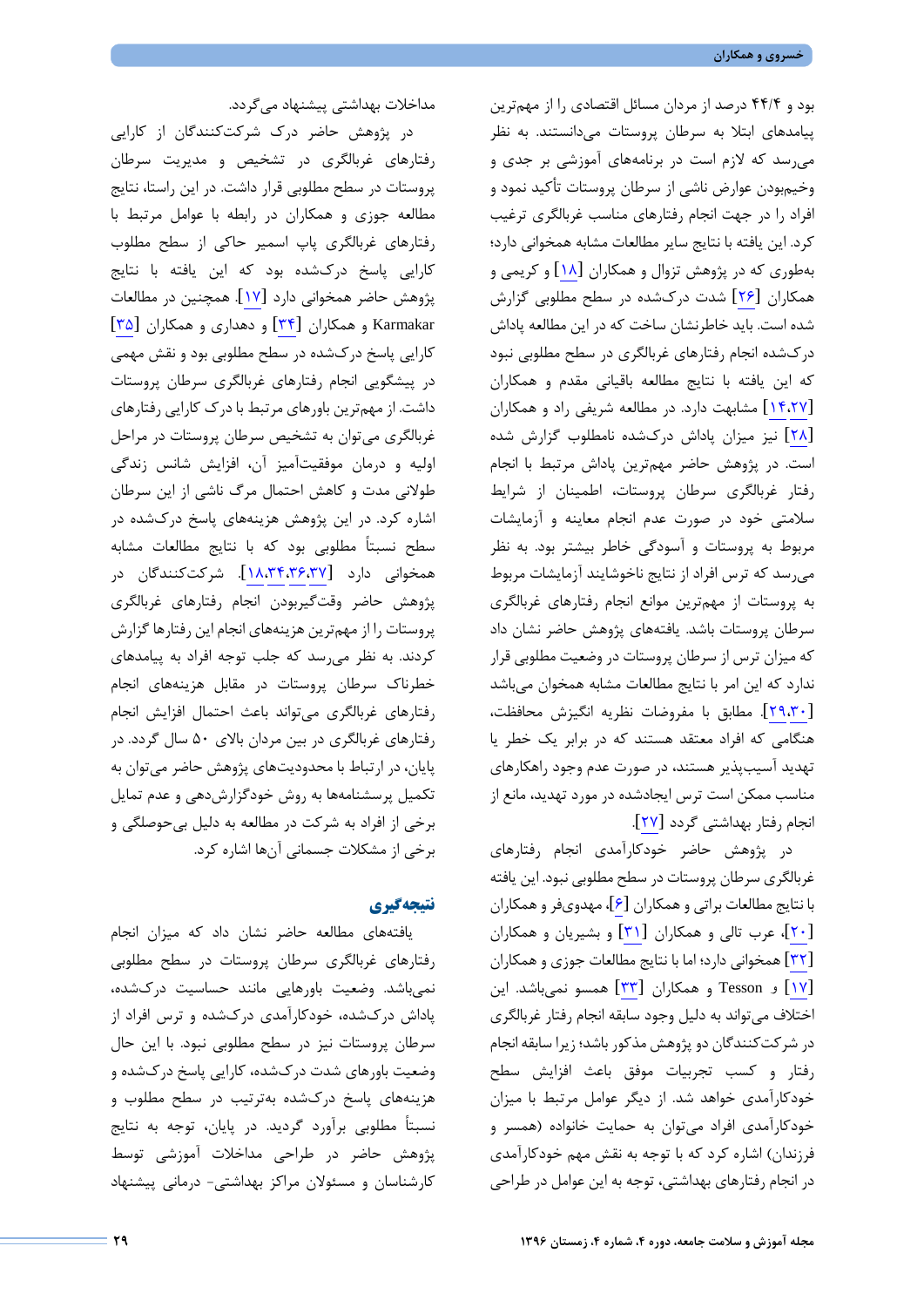حمایت مالی مرکز تحقیقات عوامل اجتماعی مؤثر بر سلامت و معاونت تحقیقات و فناوري دانشگاه انجام پذیرفته است. بدینوسیله نویسندگان بر خود لازم میدانند از کلیه شرکتکنندگان در این پژوهش و همچنین کارکنان کانونهاي بازنشستگی همدان قدردانی نمایند.

#### **REFERENCES**

- <span id="page-10-0"></span>1. Shafi H, Mooudi E, Abolfazli M, Zarghami A, Mohamadpoumr M, Firoozjai AR, et al. Screening of prostate cancer in individuals older than 40 years of age with positive heredity. *J Mazandaran Univ Med Sci*. 2013;**22**(97):159-64. [Persian]
- <span id="page-10-1"></span>2. Torre LA, Bray F, Siegel RL, Ferlay J, Lortet‐Tieulent J, Jemal A. Global cancer statistics, 2012. *CA Cancer J Clin*. 2015;**65**(2):87-108[. DOI:10.3322/caac.21262](https://onlinelibrary.wiley.com/doi/full/10.3322/caac.21262)
- <span id="page-10-2"></span>3. World Health Organization. Noncommunicable diseases country profiles 2014. Geneva: World Health Organization; 2014.
- <span id="page-10-3"></span>4. Zare M, Ghodsbin F, Jahanbin I, Ariafar A, Keshavarzi S, Izadi T. The effect of health belief model-based education on knowledge and prostate cancer screening behaviors: a randomized controlled trial. *In J Community Based Nurs Midwifery*. 2016;**4**(1):57-68[. PMID: 26793731](https://www.ncbi.nlm.nih.gov/pubmed/?term=The+Effect+of+Health+Belief+Model-Based+Education+on+Knowledge+and+Prostate+Cancer+Screening+Behaviors%3A+A+Randomized+Controlled+Trial)
- <span id="page-10-4"></span>5. Najafi F, Moradinazar M, Barati M, Ahmadijouybari T, Karami-Matin B. Correlation between risk factors for noncommunicable diseases and common cancers in Iran: Ecological study. *Int Business Manag*. 2016;**10**(15):3015-9.
- <span id="page-10-5"></span>6. Barati M, Amirzargar MA, Bashirian S, Kafami V, Mousali AA, Moeini B. Psychological predictors of prostate cancer screening behaviors among men over 50 years of age in Hamadan: perceived threat and efficacy. *Iran J Cancer Prev*. 2016;**9**(4):e4144. [PMID: 27761205](https://www.ncbi.nlm.nih.gov/pubmed/?term=Psychological+Predictors+of+Prostate+Cancer+Screening+Behaviors+Among+Men+Over+50+Years+of+Age+in+Hamadan%3A+Perceived+Threat+and+Efficacy) [DOI: 10.17795/](https://doi.org/10.17795/ijcp-4144) iicp-4144
- <span id="page-10-6"></span>7. Qaseem A, Barry MJ, Denberg TD, Owens DK, Shekelle P; Clinical Guidelines Committee of the American College of Physicians. Screening for prostate cancer: a guidance statement from the clinical guidelines committee of the american college of physicians. *Ann Intern Med*. 2013;**158**(10):761-9. PMID: [23567643](https://www.ncbi.nlm.nih.gov/pubmed/?term=the+Clinical+Guidelines+Committee+of+the+American+College+of+P.+Screening+for+prostate+cancer%3A+A+guidance+statement+from+the+clinical+guidelines+committee+of+the+american+college+of+physicians) [DOI: 10.7326/0003-](https://doi.org/10.7326/0003-4819-158-10-201305210-00633) [4819-158-10-201305210-00633](https://doi.org/10.7326/0003-4819-158-10-201305210-00633)
- <span id="page-10-7"></span>8. Hosseini M, Jahani Y, Mahmoudi M, Eshraghian MR, Yahyapour Y, Keshtkar AA. The assessment of risk factors for prostate cancer in Mazandaran province, Iran. *J Gorgan Univ Med Sci*. 2008;**10**(3):58-64. [Persian]
- <span id="page-10-8"></span>9. Society AC. Cancer facts & figures 2013. Atlanta, United State: American Cancer Society; 2013.
- <span id="page-10-9"></span>10. Keshavarz Z, Simbar M, Ramezankhani A, Alavi Majd H. Factors influencing the behavior of female-workers in the reproductive age regarding breast and cervical cancer screening based on the Integrated Model of Planned Behavior and Self-Efficacy: a qualitative approach. *J Sch Public Health Instit Public Health Res*. 2012;**9**(3):23-36. [Persian]
- <span id="page-10-10"></span>11. Oliver JS, Grindel CG, DeCoster J, Ford CD, Martin MY. Benefits, barriers, sources of influence, and prostate cancer screening among rural men. *Public Health Nurs*. 2011;**28**(6):515-22[. PMID: 22092461](https://www.ncbi.nlm.nih.gov/pubmed/?term=Benefits%2C+barriers%2C+sources+of+influence%2C+and+prostate+cancer+screening+among+rural+men.) [DOI: 10.1111/j.1525-](https://doi.org/10.1111/j.1525-1446.2011.00956.x) [1446.2011.00956.x](https://doi.org/10.1111/j.1525-1446.2011.00956.x)
- <span id="page-10-11"></span>12. Jemal A, Siegel R, Xu J, Ward E. Cancer statistics, 2010. *CA Cancer J Clin*. 2010;**60**(5):277-300. [PMID: 20610543](https://www.ncbi.nlm.nih.gov/pubmed/?term=Jemal+A%2C+Siegel+R%2C+Xu+J%2C+Ward+E.+Cancer+statistics%2C+2010) DOI: [10.3322/caac.20073](http://mr.crossref.org/iPage?doi=10.3322%2Fcaac.20073)
- <span id="page-10-12"></span>13. Cancer. Early detection of cancer. World Health Organization. Available at: URL: [http://www.who.int/](http://www.who.int/cancer/detection/en) [cancer/detection/en;](http://www.who.int/cancer/detection/en) 2013.
- <span id="page-10-13"></span>14. Baghianimoghaddam MH, Mohammadi S, Norbala MT, Mazloomi SS. The study of factors relevant to skin cancer preventive behavior in female high school students in Yazd based on protection motivation theory. *Knowl Health*. 2010;**5**(1):10-5. [Persian]
- <span id="page-10-14"></span>15. Rahaei Z, Ghofranipour F, Morowatisharifabad MA. Psychometric properties of a protection motivation theory questionnaire used for cancer early detection. *J Sch Public*

مے گر دد.

**تشکر و قدردانی**

این مطالعه مصوب شوراي پژوهشی دانشگاه علوم پزشکی همدان (شماره ثبت: 9510286151) بوده و با

<span id="page-10-15"></span>*Health Instit Public Health Res*. 2015;**12**(3):69-79. [Persian] 16. Mohammadi S, Baghiani Moghadam MH, Noorbala MT, Mazloomi SS, Fallahzadeh H, Daya A. Survey about the role of appearance concern with skin cancer prevention behavior based on protection motivation theory. *Dermatol Cosmetic*. 2010;**1**(2):70-7. [Persian]

- <span id="page-10-16"></span>17. Jowzi F, Hashemifard T, Morowatisharifabad M, Bashir Z. Factors Associated with Pap smear screening test among women aged 15-49 based on protection motivation theory. *Hayat*. 2013;**19**(1):29-40. [Persian]
- <span id="page-10-17"></span>18. Tazval J, Ghafari M, Mohtashami Yeganeh F, Babazadeh T, Rabati R. Efficiency of protection motivation theory on prediction of skin cancer and sunlight preventive behaviors in farmers in Ilam county. *J Health*. 2017;**7**(5):656-67. [Persian]
- <span id="page-10-18"></span>19. Kivistik A, Lang K, Baili P, Anttila A, Veerus P. Women's knowledge about cervical cancer risk factors, screening, and reasons for non-participation in cervical cancer screening programme in Estonia. *BMC Womens Health*. 2011;**11**(1):43[. PMID: 21951661](https://www.ncbi.nlm.nih.gov/pubmed/?term=Women%27s+knowledge+about+cervical+cancer+risk+factors%2C+screening%2C+and+reasons+for+non-participation+in+cervical+cancer+screening+programme+in+Estonia.) [DOI: 10.1186/1472-6874-](https://doi.org/10.1186/1472-6874-11-43) [11-43](https://doi.org/10.1186/1472-6874-11-43)
- <span id="page-10-19"></span>20. Mahdavifar M, Sabzevari S, Harandi TF. Using health belief model for assessing health believes about papsmear in women referred to health care centers in Bandar Abbas, Iran. *J Health Dev*. 2015;**4**(2):133-45. [Persian]
- <span id="page-10-20"></span>21. Çapık C, Gözüm S. Development and validation of health beliefs model scale for prostate cancer screenings (HBM-PCS): Evidence from exploratory and confirmatory factor analyses. *Eur J Oncol Nurs*. 2011;**15**(5):478-85. [PMID:](https://www.ncbi.nlm.nih.gov/pubmed/?term=.+Development+and+validation+of+health+beliefs+model+scale+for+prostate+cancer+screenings+(HBM-PCS)%3A+Evidence+from+exploratory+and+confirmatory+factor+analyses.)  [21256080](https://www.ncbi.nlm.nih.gov/pubmed/?term=.+Development+and+validation+of+health+beliefs+model+scale+for+prostate+cancer+screenings+(HBM-PCS)%3A+Evidence+from+exploratory+and+confirmatory+factor+analyses.) [DOI: 10.1016/j.ejon.2010.12.003](https://doi.org/10.1016/j.ejon.2010.12.003)
- <span id="page-10-21"></span>22. Jeihooni AK, Kashfi SM, Kashfi SH, Heydarabadi AB, Imanzad M, Hafez AA. Factors associated with prostate cancer screening behavior among men over 50 in Fasa, Iran, based on the PRECEDE model. *Electron Physician*. 2015;**7**(2):1054-62. [PMID: 26120414](https://www.ncbi.nlm.nih.gov/pubmed/?term=Factors+associated+with+prostate+cancer+screening+behavior+among+men+over+50+in+Fasa%2C+Iran%2C+based+on+the+PRECEDE+model) [DOI: 10.14661/2015.](https://doi.org/10.14661/2015.1054-1062) [1054-1062](https://doi.org/10.14661/2015.1054-1062)
- <span id="page-10-22"></span>23. Ghodsbin F, Zare M, Jahanbin I, Ariafar A, Keshavarzi S. A survey of the knowledge and beliefs of retired men about prostate cancer screening based on health belief model. *Int J Community Based Nurs Midwifery*. 2014;**2**(4):279-85. [PMID: 25349871](https://www.ncbi.nlm.nih.gov/pubmed/?term=A+Survey+of+the+Knowledge+and+Beliefs+of+Retired+Men+about+Prostate+Cancer+Screening+Based+on+Health+Belief+Model.)
- <span id="page-10-23"></span>24. Abuadas MH, Petro-Nustas W, Albikawi ZF. Predictors of participation in prostate cancer screening among older men in Jordan. *Asian Pac J Cancer Prev*. 2015;**16**(13):5377-83. [PMID: 26225681](https://www.ncbi.nlm.nih.gov/pubmed/?term=Predictors+of+participation+in+prostate+cancer+screening+among+older+men+in+Jordan)
- <span id="page-10-24"></span>25. Didarloo A, Sharafkhani N, Sorkhabi Z, Pourali R. Survey of prostate cancer-preventive behaviors based on the health belief model constructs among male teachers of Urmia city, in 2015. *J Nurs Midwifery Urmia Univ Med Sci*. 2016;**14**(3):271-81. [Persian]
- <span id="page-10-25"></span>26. Karimi M, Shamsi M, Araban M, Gholamnia Z, Kasmai P. Pap smear test structures for measuring health belief model and factors affecting women in urban centers covered Zarandieh. *Qom Univ Med Sci J*. 2012;**6**(3):52-9. [Persian]
- <span id="page-10-26"></span>27. Babazadeh T, Nadrian H, Banayejeddi M, Rezapour B. Determinants of skin cancer preventive behaviors among rural farmers in Iran: an application of protection motivation theory. *J Cancer Educ*. 2017;**32**(3):604-12. [PMID:](https://www.ncbi.nlm.nih.gov/pubmed/?term=Determinants+of+Skin+Cancer+Preventive+Behaviors+Among+Rural+Farmers+in+Iran%3A+an+Application+of+Protection+Motivation+Theory.)  [26922176](https://www.ncbi.nlm.nih.gov/pubmed/?term=Determinants+of+Skin+Cancer+Preventive+Behaviors+Among+Rural+Farmers+in+Iran%3A+an+Application+of+Protection+Motivation+Theory.) [DOI: 10.1007/s13187-016-1004-7](https://doi.org/10.1007/s13187-016-1004-7)
- <span id="page-10-27"></span>28. Sharifirad G, Yarmohammadi P, Sharifabad MA, Rahaei Z. Determination of preventive behaviors for pandemic influenza A/H1N1 based on protection motivation theory among female high school students in Isfahan, Iran. *J Educ Health Promot*. 2014;**3**:7. [PMID: 24741647](https://www.ncbi.nlm.nih.gov/pubmed/?term=Determination+of+preventive+behaviors+for+pandemic+influenza+A%2FH1N1+based+on+protection+motivation+theory+among+female+high+school+students+in+Isfahan%2C+Iran.) [DOI:](https://doi.org/10.4103/2277-9531.127556)  [10.4103/2277-9531.127556](https://doi.org/10.4103/2277-9531.127556)